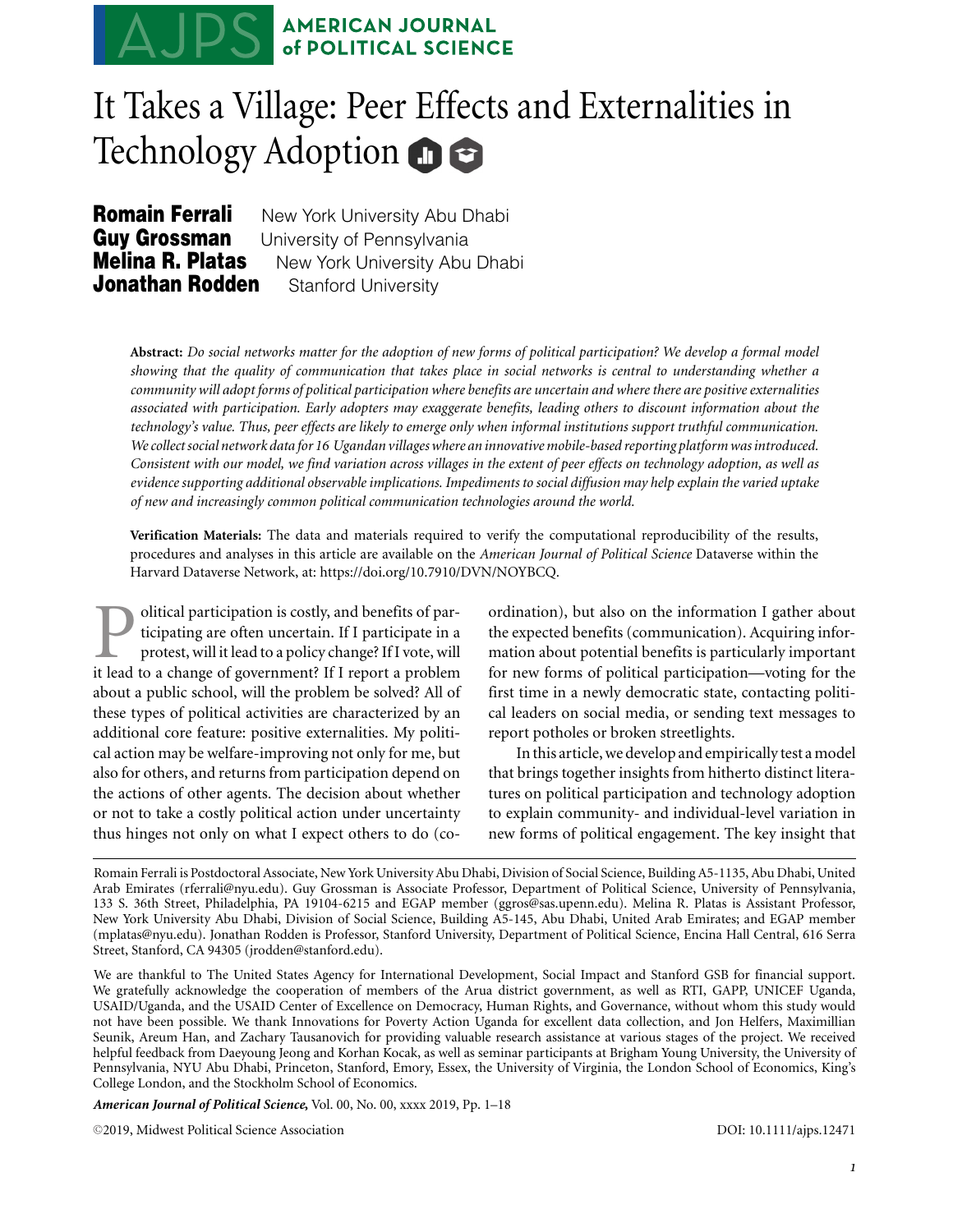emerges from the model is that the *quality of communication* that takes place in social networks is central to understanding whether a community will adopt forms of political participation where benefits are highly uncertain and where there are positive externalities associated with participation. Our empirical analysis focuses on the adoption of a particular, but increasingly common, form of political participation: a new political communication technology (PCT) that allows users to report service delivery problems to their municipality or local government using digital/mobile technologies.

Our theory starts with the observation that positive externalities are the defining characteristic of many technologies of political participation—their benefit increases with the number of adopters. One person reporting a complaint is likely insufficient to induce a local government in a low-income country to address a service delivery problem like teacher absenteeism. One person with a picket sign is unlikely to change policy.

With *new*political technologies such as PCTs, citizens must also learn about the costs and benefits of that technology for widespread adoption to occur. This learning happens by sharing information on social networks. But unlike the adoption of widely studied private goods, such as new agricultural practices, with PCTs, citizens must believe not only that the technology is sound, but also that many others will adopt it.

We further argue that widespread adoption of such technologies depends on features of the relevant social network—namely, its ability to facilitate truthful communication. Given positive externalities, early adopters of a new PCT have incentives to exaggerate the benefits of adoption in order to encourage others to adopt. Recognizing this incentive, citizens may discount information they receive from early adopting peers. Not all social networks overcome this challenge of truthful communication, and if they do not, social diffusion does not occur.

In other words, peers help diffuse new technologies for political engagement that are defined by large positive externalities, but *only in networks where truthful communication is supported*, for example, by formal and informal institutions. In essence, we argue that the social diffusion process that underlies the adoption of new technologies is governed by an interaction between the nature of the technology (its associated externalities) and the characteristics of the network (its ability to support truthful communication).

Our model applies to a broad class of political participation defined by three features: costly behavior, uncertainty over the benefits of participation, and the presence of positive externalities. The particular type of political participation that motivates the theory and empirics of this study is the use of PCTs that are increasingly common in both developed and developing countries. From the British FixMyStreet platform (Sjoberg, Mellon, and Peixoto 2017) to text-messaging systems that rate public officials in Pakistan (Bhatti, Kusek, and Verheijen 2014), digital technologies allow for more frequent and cheaper forms of participation than traditional means of political engagement.

PCTs have the potential to transform the relationship between citizens and their governments, and to address some of the most intractable governance challenges. The potential benefits of PCTs are especially large when it comes to persistent, acute service delivery failures in low-income countries. New PCTs allow citizens to report problems in a way that is immediate, inexpensive, and potentially anonymous (Blair, Littman, and Paluck 2019). As we demonstrate, however, uptake of these technologies is often uneven across communities, and where uptake is low, it is unlikely to yield benefits to the public (Peixoto and Sifry 2017). The welfare losses resulting from low uptake can be significant, even in the short run, and especially so in developing country contexts. For example, failure to report contaminated water sources can lead to loss of life in the short term, even if adoption picks up in the longer term.

We test the implications of our theory with a case study drawing on original fieldwork in Uganda, where a new PCT was introduced. First, we describe the program, U-Bridge, which allows citizens in one Ugandan district to report service delivery problems to local government officials by sending free and anonymous text messages. Second, we not only show large variation in the adoption of this new PCT, but also demonstrate that existing theories have a hard time explaining the observed adoption patterns. Third, we present a new theory that is better positioned to explain when communities adopt new forms of political participation like PCTs. We then provide evidence in support of the observable implications of the theory using network data, survey data, and behavioral experiments. Next, we present our main result: when goods feature externalities, peer effects are not ubiquitous. Finally, we show support for more specific implications of the theory, and then conclude.

# **The Setting**

The PCT we study, U-Bridge, was implemented in Arua, a relatively poor district located in northwestern Uganda, through a collaboration between the local government, a local nongovernmental organization, USAID, and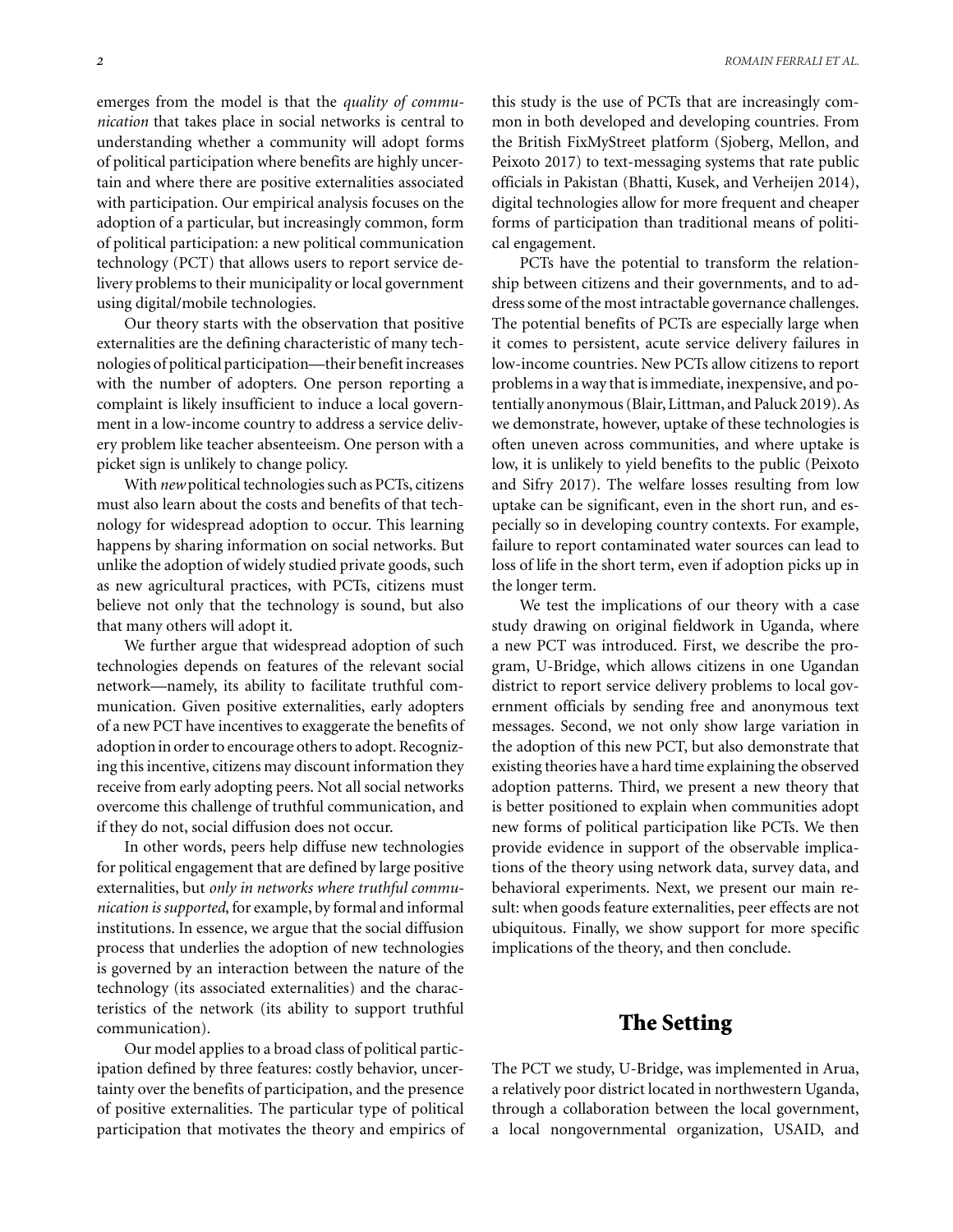

#### **FIGURE 1 Number of Relevant Messages (Normalized) by Village**

UNICEF. Through U-Bridge, anyone could contact district officials by sending a text message to a short-code number. Messages sent through this platform were both *free* and *anonymous*, lowering the cognitive, monetary, and social costs for reporting service delivery problems. District officials in both technical and political positions were provided with tablets that enabled them to access and respond to incoming messages.

U-Bridge was implemented using a field experimental research design, encouraging usage in 131 randomly selected villages across Arua district, organized around 24 clusters. Residents in treatment villages were invited to attend periodic community meetings in a central location within clusters of four to five neighboring villages. In these meetings, attendees received information about national service delivery standards and were informed about ways to communicate with local officials. Public officials also provided attendees with an overview of government efforts in service delivery, especially in response to previous text messages. The first round of meetings was held in late 2014 as part of the launch of U-Bridge, and subsequent meetings were held quarterly.

Figure 1 shows the total number of (relevant) messages sent via the U-Bridge platform for each of the villages in our study area in the first 15 months after its launch, suggesting large variation in adoption rates. This variation is especially striking given that all villages are located in rural parts of the same district.

To explain variation in U-Bridge uptake across individuals and villages, we collected administrative and original survey data, which we conducted 2 years after the program launch. The in-person survey, which took place in April and May 2016, was administered to every available adult in 16 treatment villages<sup>1</sup> and included questions about respondents' demographics, social ties, perceptions of the quality of public goods and the capacity of their local government, and U-Bridge knowledge and usage.We surveyed 3,184 individuals, covering about 82% of the adults residing in the surveyed villages. $2$ 

To maximize variation, about half (nine) of the study villages had a relatively high level of U-Bridge adoption (compared to what would be expected given village-level observable characteristics). The other half (seven) had relatively low adoption levels.<sup>3</sup> Figure 2

<sup>1</sup>The number of villages was determined by budget constraints.

 $2$ In Table 3 in the supporting information (SI), we report the number of individuals we surveyed in each village, the number of individuals mentioned by at least one person, and the number of adults living in each village, according to the 2014 census. This information allows calculating the number of missing respondents.

 $3$ To select villages, we regress the number of messages sent via U-Bridge (normalized by population) on village-level predictors and generate predicted values for the dependent variable  $(\hat{y})$ . We calculate the difference between the predicted value and the actual value of the dependent variable, that is,  $\hat{\epsilon} = \hat{y} - y$ , and use these residuals to select the highest- and lowest-performing villages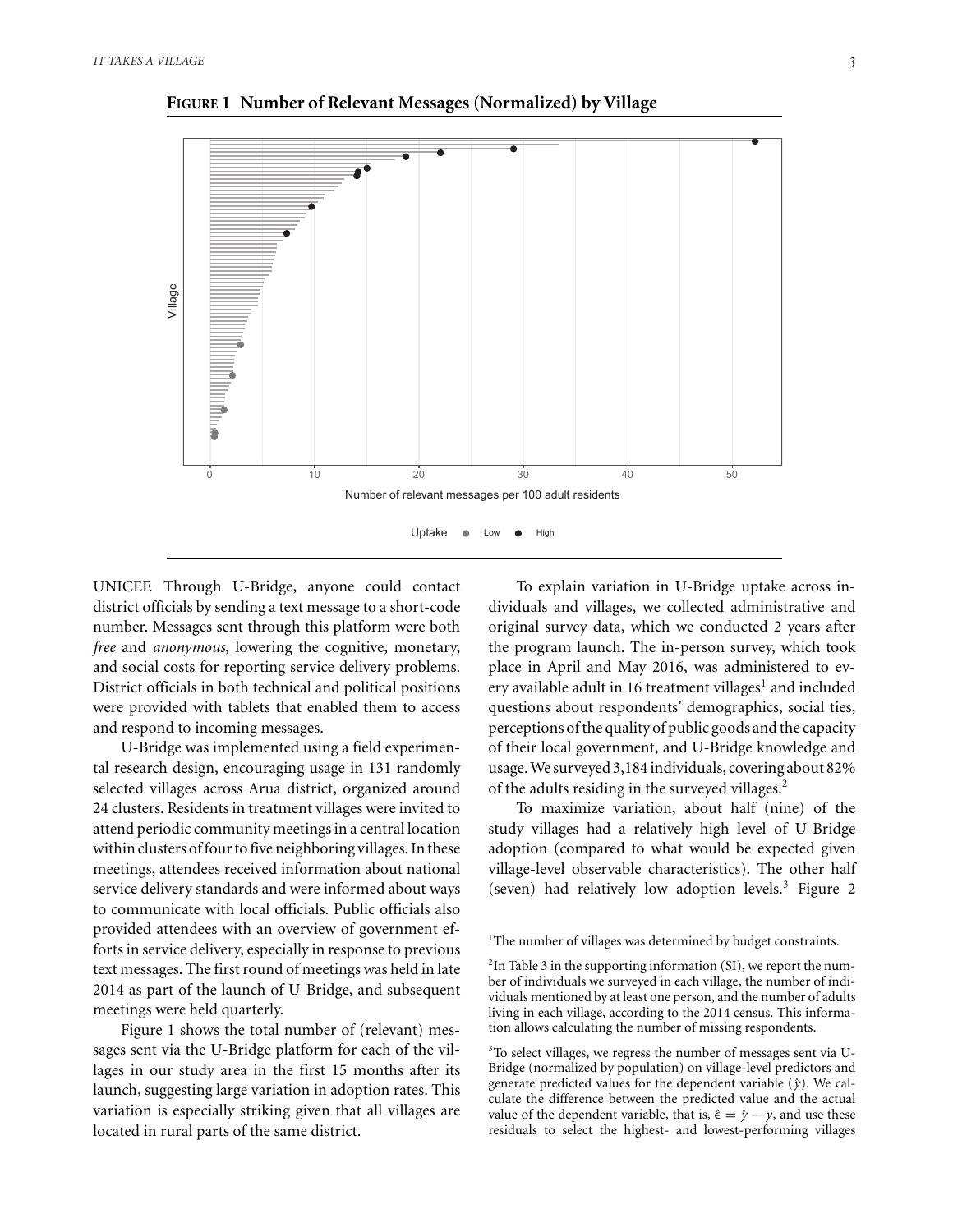

#### **FIGURE 2 Message Intensity Over Time**

*Note*: The monthly (bottom panels) and cumulative (top panels) number of relevant messages over time are shown per 100 residents, smoothed using a Loess fit. Villages in the left panel are clustered using a Gaussian mixture model with two mixture components (see SI Section 2.2 for additional details).

shows the cumulative number of relevant and actionable incoming messages between August 2014 and November 2015, broken down by village type (i.e., high or low uptake). The top panel shows the cumulative messages over time, whereas the lower panel shows messages sent by month. Messages in high-uptake villages increase for about 6 months, plateau, and then decline. By contrast, adoption in low-uptake villages never took off. What explains variation in adoption patterns?

# **A Puzzle**

We first test and reject several possible explanations for the patterns shown in Figure 2 by comparing high- and low-uptake villages across a variety of individual-level and village-level measures, as shown in Table 1.<sup>4</sup>

- 1. **Heterogeneous demand:** We rule out the possibility that greater uptake of the PCT platform reflects greater demand for better public services. We find that, if anything, low-uptake villages should have greater demand for better services, as measured by the local goods index. We find no differences between high- and lowuptake villages with respect to the baseline quality of education services, a high-priority sector among message senders. We also find that residents across villages value similar services.
- 2. **Coordination failure:** We find no evidence of a coordination failure due to heterogeneous preferences in low-uptake villages. Within villages, villagers have high agreement on the types of public goods they value (SI Figure 4).
- 3. **Private vs. public goods:** Citizens may request personal favors when interacting with politicians. Perhaps villagers in high-uptake villages used U-Bridge to request private goods that have minimal externalities and are not subjected to

<sup>(</sup>largest positive and negative  $\hat{\epsilon}$ ; SI Table 1). There are more high than low villages due to a replacement that took place during fieldwork.

<sup>4</sup>Additional details and measures available in SI Section 3.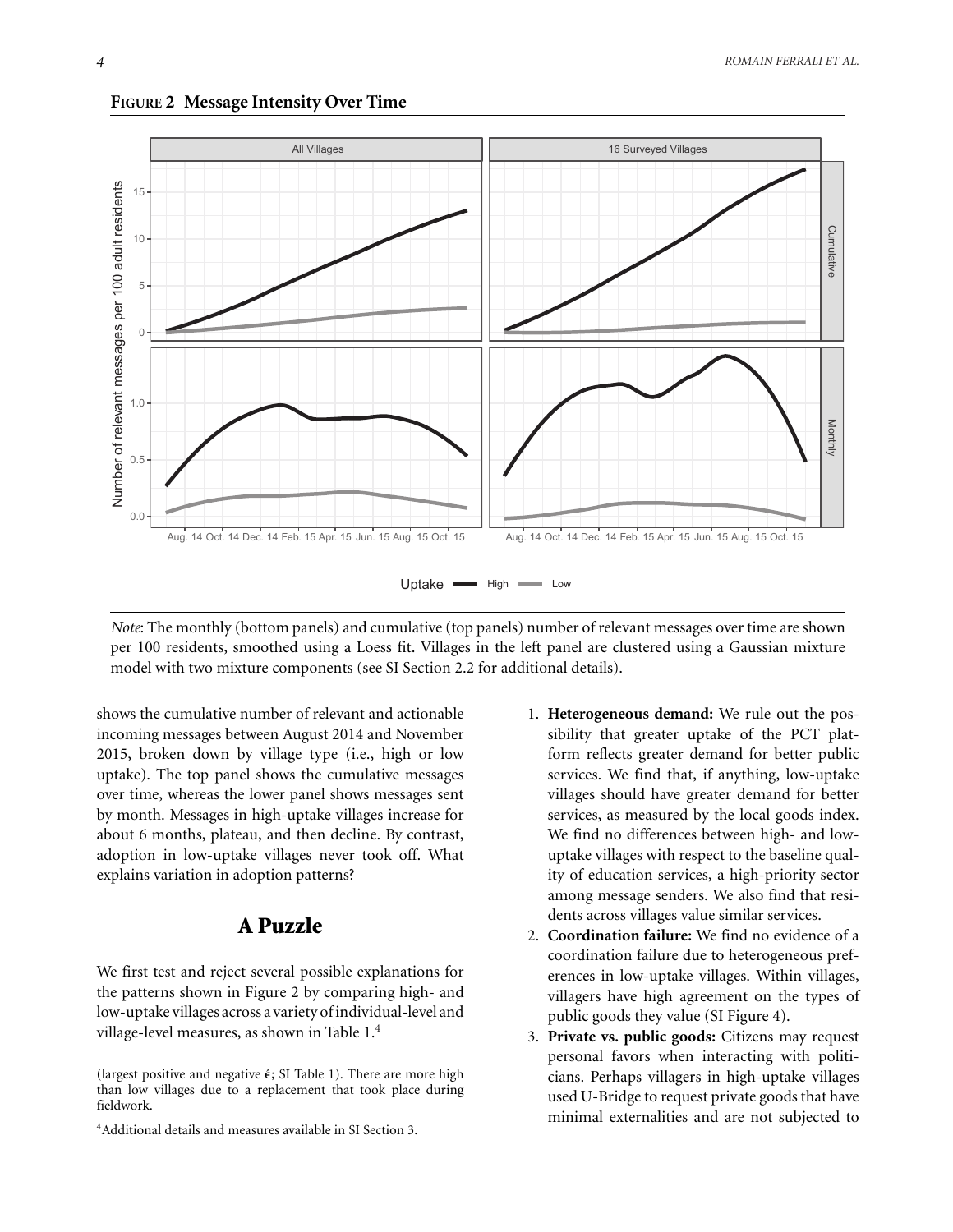# **TABLE 1 Descriptive Statistics**

|                    | Variable                         | Sample           | High uptake | Low uptake       | $\Delta$       | Std. diff. | min              | max          |
|--------------------|----------------------------------|------------------|-------------|------------------|----------------|------------|------------------|--------------|
| A. Individuals     |                                  |                  |             |                  |                |            |                  |              |
| Outcome            | % adopters                       | 0.044            | 0.063       | 0.020            | $0.043***$     |            | $\boldsymbol{0}$ | 1            |
|                    | % heard                          | 0.306            | 0.348       | 0.249            | $0.100*$       |            | $\boldsymbol{0}$ | $\mathbf{1}$ |
|                    | % satisfied                      | 0.392            | 0.439       | 0.207            | $0.232**$      |            | $\boldsymbol{0}$ | $\mathbf{1}$ |
| Individual         | age                              | 37.387           | 37.449      | 37.304           | 0.146          |            | 18               | 101          |
|                    | % females                        | 0.579            | 0.564       | 0.596            | $-0.032**$     |            | $\boldsymbol{0}$ | 1            |
|                    | income                           | 2.550            | 2.636       | 2.436            | $0.201**$      |            | 1                | 5            |
|                    | secondary education              | 0.231            | 0.264       | 0.186            | $0.079**$      |            | $\boldsymbol{0}$ | $\mathbf{1}$ |
|                    | % owns phone                     | 0.595            | 0.618       | 0.565            | 0.053          |            | $\boldsymbol{0}$ | $\mathbf{1}$ |
|                    | % use phone                      | 0.174            | 0.192       | 0.15             | $0.043*$       |            | $\boldsymbol{0}$ | $\mathbf{1}$ |
|                    | % leaders                        | 0.144            | 0.153       | 0.131            | 0.022          |            | $\boldsymbol{0}$ | $\mathbf{1}$ |
|                    | political participation<br>index | $\boldsymbol{0}$ | 0.060       | $-0.079$         | $0.139**$      |            | $-0.878$         | 1.495        |
|                    | % attend meeting                 | 0.082            | 0.102       | 0.056            | $0.046**$      |            | $\boldsymbol{0}$ | 1            |
|                    | pro-sociality                    | 0.200            | 0.202       | 0.198            | 0.004          |            | $\boldsymbol{0}$ | $\mathbf{1}$ |
| Network            | degree                           | 16.068           | 16.916      | 14.935           | $1.981**$      |            | 1                | 227          |
|                    | betweenness                      | 0.007            | 0.006       | 0.007            | $-0.001$       |            | $\boldsymbol{0}$ | 0.559        |
|                    | clustering coefficient           | 0.386            | 0.385       | 0.388            | $-0.003$       |            | $\boldsymbol{0}$ | 1            |
| Preferences        | % education top priority         | 0.356            | 0.377       | 0.328            | 0.049          |            | $\theta$         | $\mathbf{1}$ |
| Ν                  |                                  | 3,184            | 1,820       | 1364             | 456            |            |                  |              |
| <b>B. Villages</b> |                                  |                  |             |                  |                |            |                  |              |
| Design             | % community meeting              | 0.562            | 0.667       | 0.429            | 0.238          | 0.460      | $\boldsymbol{0}$ | $\mathbf{1}$ |
|                    | % dialogue meeting               | 0.062            | 0.111       | $\boldsymbol{0}$ | 0.111          | 0.471      | $\boldsymbol{0}$ | $\mathbf{1}$ |
| Network            | density                          | 0.098            | 0.114       | 0.078            | 0.036          | 0.462      | 0.052            | 0.405        |
|                    | path length                      | 2.117            | 2.091       | 2.151            | $-0.060$       | 0.376      | 1.602            | 2.327        |
|                    | global clustering                | 0.251            | 0.266       | 0.230            | 0.036          | 0.463      | 0.174            | 0.549        |
| Population         | adult population                 | 242.438          | 240.667     | 244.714          | $-4.048$       | 0.051      | 31               | 385          |
|                    | % employed                       | 0.862            | 0.855       | 0.870            | $-0.015$       | 0.170      | 0.679            | $\mathbf{1}$ |
|                    | % non-agriculture                | 0.218            | 0.225       | 0.208            | 0.017          | 0.093      | $\boldsymbol{0}$ | 0.567        |
|                    | ethnic fractionalization         | $-0.069$         | $-0.057$    | $-0.086$         | 0.029          | 0.105      | $-0.480$         | 0.468        |
|                    | poverty score                    | 0.044            | 0.064       | 0.018            | 0.045          | 0.475      | $\boldsymbol{0}$ | 0.406        |
| Politics           | LC5 Chair turnout                | 0.243            | 0.291       | 0.181            | $0.11**$       | $1.551*$   | 0.100            | 0.376        |
|                    | share LC5 winner                 | 0.679            | 0.614       | 0.763            | $-0.149**$     | 1.091      | 0.303            | 0.883        |
| Distances          | dist. to Arua (km)               | 17.482           | 20.108      | 14.106           | 6.002          | 0.587      | 6.490            | 40.401       |
|                    | dist. to health center (km)      | 1.042            | 0.929       | 1.189            | $-0.260$       | 0.264      | $\boldsymbol{0}$ | 3.692        |
|                    | dist. to school (km)             | 0.865            | 1.141       | 0.512            | 0.629          | 0.687      | 0.031            | 3.651        |
| Public<br>goods    | public goods summary<br>index    | $-0.002$         | 0.093       | $-0.123$         | 0.215          | 0.394      | $-1.280$         | 1.232        |
|                    | local goods summary<br>index     | $\boldsymbol{0}$ | 0.284       | $-0.366$         | $0.650**$      | $1.63*$    | $-0.615$         | 1.241        |
|                    | teacher absenteeism              | 0.722            | 0.723       | 0.722            | 0.001          | 0.007      | 0.525            | 1            |
|                    | students per class               | 126.248          | 130.222     | 121.705          | 8.517          | 0.214      | 56               | 196.429      |
| N                  |                                  | 16               | 9           | 7                | $\overline{c}$ |            |                  |              |

*Note*: The table reports mean values for the full sample, and for low- and high-uptake villages. Network characteristics are calculated from the union network. Difference in means are tested using a t-test, with standard errors clustered at the village level in panel A, and heteroskedastic robust standard errors in panel B. Due to small sample sizes, we also report standardized differences for village-level variables. A ∗ denotes that the 95% confidence interval around a standardized difference does not include 0.25. \*p < .1; \*\*p < .05; \*\*\*p < .01.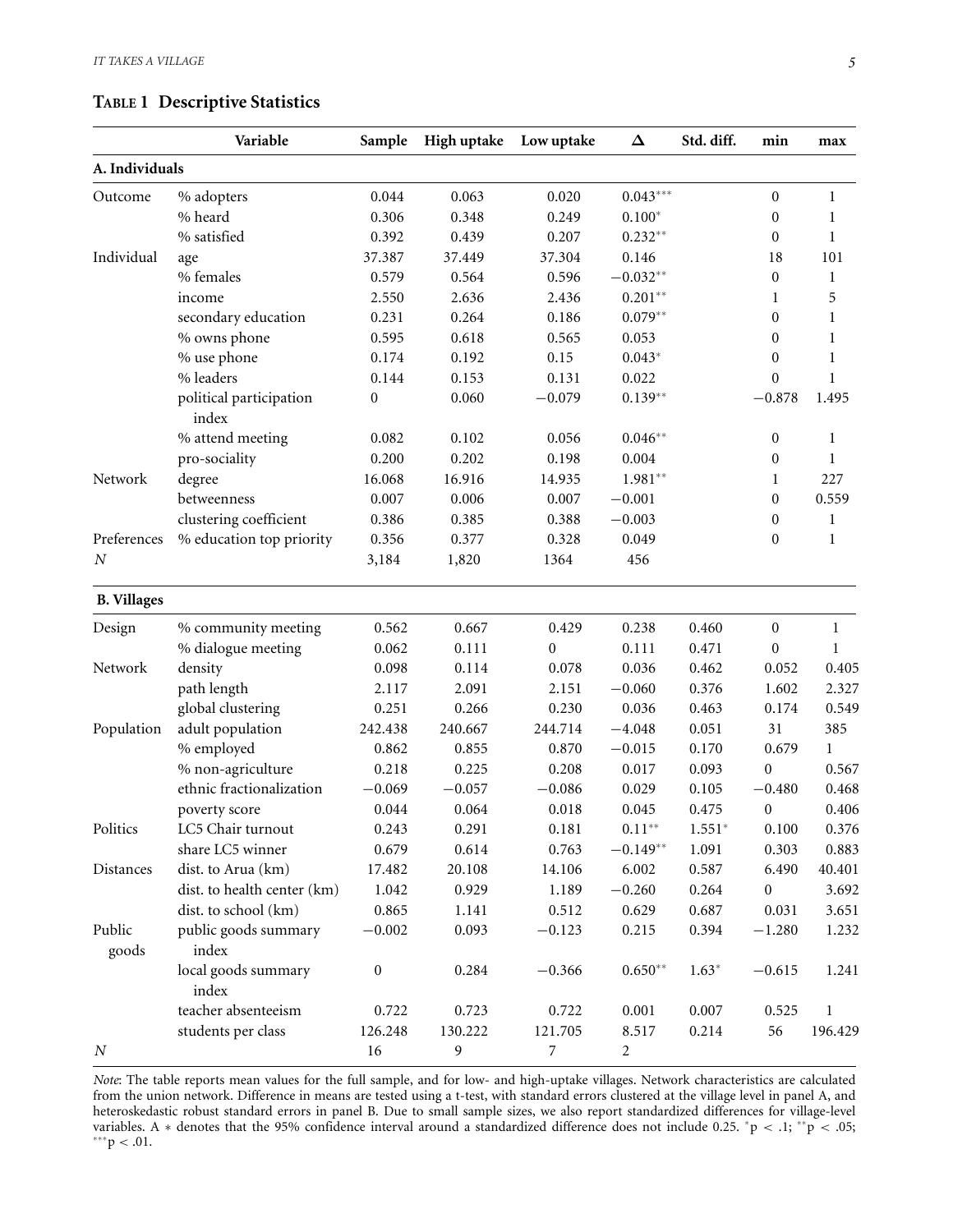collective action problems. Coding each message according to the request "type," we find that the vast majority of messages sent via U-Bridge concerned substantive service provision problems, and very few were private requests (SI Figure 5).

- 4. **Government responsiveness:** Villagers are more likely to contact their local government if they expect greater responsiveness. This could be the case, for example, if clientelistic exchange took place at the community level (Rueda 2015) and high-uptake villages voted for the incumbent district chairperson at greater rates. Using 2016 election data, we find instead that incumbent vote share was somewhat *lower* in high-uptake villages. Thus, wefind no evidence that high-uptake villages had reasons to expect greater government responsiveness.
- 5. **Different seeds:** Past work has highlighted the importance, for diffusion of information, of the identity and network position (Larson, Lewis, and Rodrıguez 2017) of initial "seeders." We compare the individual attributes and network characteristics of those attending GAPP's inception meetings and find small and insignificant differences in seeders' characteristics in highand low-uptake villages (SI Table 9).
- 6. **Network properties:** Perhaps some networks do not facilitate processes of social diffusion due to "inadequate" structure. For example, Centola (2015) argues that diffusion processes are highly dependent on network properties density, clustering, path length, and bridge width. When we examine core network-level properties (Table 1 above), we find substantively small differences between high- and low-uptake villages.

In developing a general theory for explaining variation in the adoption of new technologies, we use the above findings as our starting point. First, we assume homogeneous demand: high- and low-uptake villages have the same payoff function (everybody values the good equally—points 1 and 2). Second, we assume that taking action has positive externalities (people request public rather than private goods—point 3). We further assume that villagers face the same probability of having the public good delivered (government is equally responsive across villages—point 4). In addition, we assume that high- and low-uptake villages have similar "types" of early adopters (seeds' characteristics are similar—point 5) and similar network structures (point 6). Additional model assumptions are discussed below.

# **Externalities, Networks, and Technology Adoption**

Our model clarifies how externalities condition the role social networks play in technology adoption. In our model, agents decide at two time periods whether to adopt a new technology (or a good). Adoption is costly and yields benefits that depend on an unobserved state of the world that conditions how useful the technology is. Agents have heterogeneous prior beliefs about which state they are in. Agents are connected on a network and learn about the state of the world from previous waves of adoption, their personal experience with the good, and what their neighbors tell them about their experience. How adoption unfolds depends on the state of the world, prior beliefs about the technology, and, in the case of goods with externalities, whether a community is able to enforce truthful communication. In SI Section 4, we situate the model within the literature and prove the results described below.

## **Setup**

Consider a finite set of *N* agents connected by the undirected graph  $g = (G, N)$ , where *G* is a set of ties. There are three time periods  $t \in \{0, 1, 2\}$  and an unobserved state of the world  $\theta \in \{H, L\}$ , drawn once at the beginning of the game. In the high state *H*, the technology is useful, whereas it is not in the low state *L*. In our context (a good with positive externalities), the high state means that a (local) government is both responsive to citizens' demands and capable of addressing them. The low state means that the government shows little responsiveness to those demands and/or lacks the capacity to address them. Each agent *i* has prior over the state  $\pi_i \equiv Pr(\theta = H) \in (0, 1)$ and discounts the future with rate  $\gamma \in (0, 1)$ .

At time period  $t = 0$ , each agent *i* may take the action  $y_{i0} \in \{0, 1\}$ . In our setting, *taking the action* ( $y_{i0} = 1$ ) means sending a text message via the U-Bridge platform. The benefit  $B_0 \in \{0, 1\}$  is then drawn with  $Pr(B_0 =$  $1|\theta) \equiv q(\theta,.) \in (0, 1)$ . It is publicly observed, irrespective of one's adoption choice, and instantaneous payoffs accrue according to the payoff function  $u(y_{i0}, \theta, .)$ that depends on  $B_0$ . As we detail below, the distribution of the benefit and payoffs crucially depend on whether the good has externalities. Agents who took the action get a private signal about the state  $s_i \in \{0, 1\}$ , with  $Pr(s_i = 1 | \theta) = r_{\theta} \in (0, 1)$ , representing private information early adopters get from their experience with the good. The private signal is informative: in the high (low)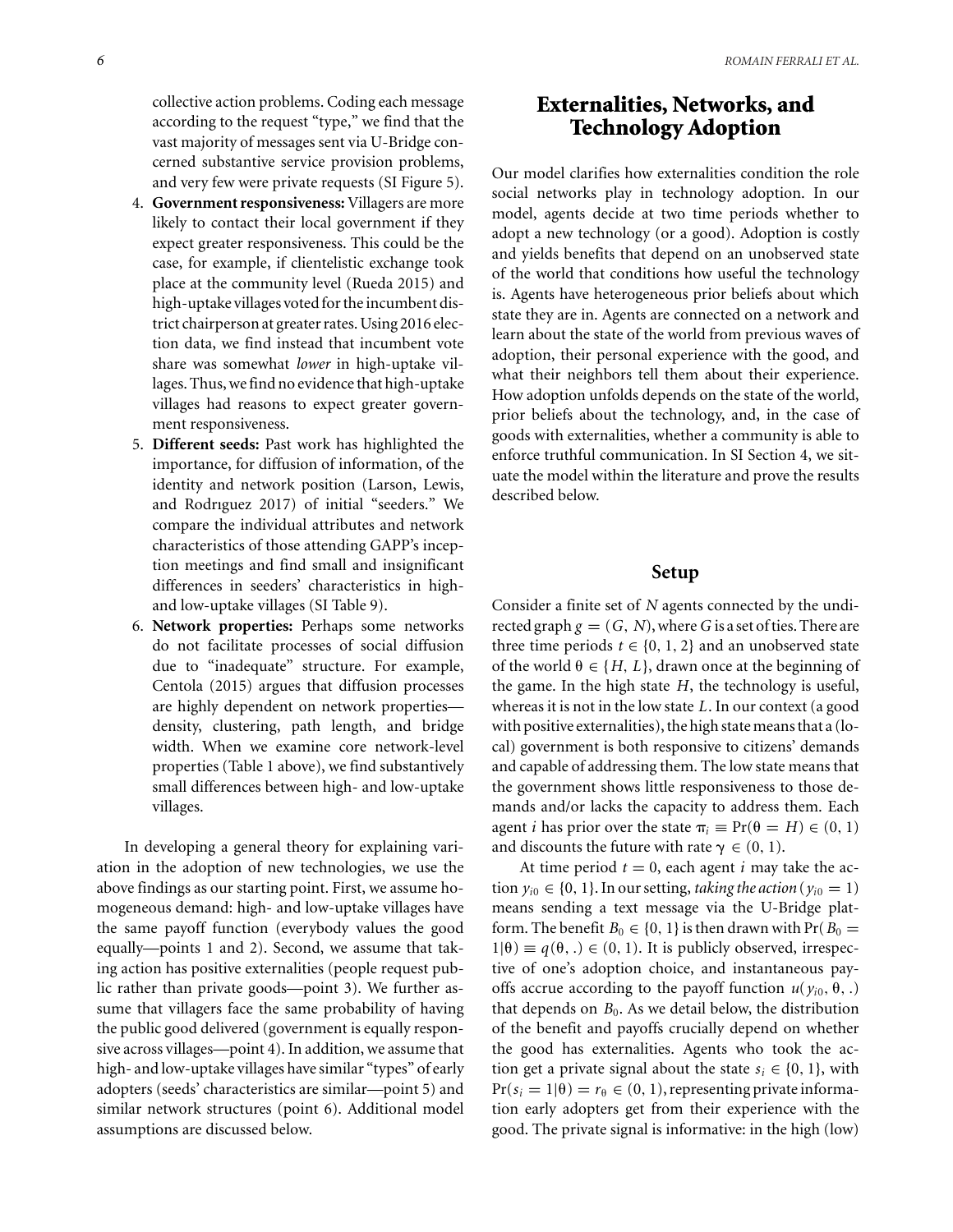state, it is more likely than not to get a high (low) signal:  $r_L < \frac{1}{2} < r_H$ .

At time period  $t = 1$ , early adopters  $(y_{i0} = 1)$  simultaneously send messages  $m_{ij} \in \{0, 1\}$  to their neighbors  $j \in N_i(g)$  about their experience with the good. Agents may lie by sending some message  $m_{ij} \neq s_i$ , but they incur cost  $\kappa \geq 0$  per lie. This parameter represents, in a reduced form, mechanisms that have been identified to sustain cooperation, such as moral costs of lying (Bénabou and Tirole 2011), third-party enforcement stemming from repeated interactions within communities (Fearon and Laitin 1996), or other behavioral mechanisms known to sustain punishment of defectors, such as inequality aversion (Engelmann and Strobel 2004).<sup>5</sup> Let  $M_i^s \equiv \{m_{i'j} : i' = i\}$  be the (possibly empty) set of messages that *i* sent. She gets payoff  $v(M_i^s) = -\sum_{m \in M_i^s} 1\{m \neq s_i\}$ <sub>K</sub>, with  $v(\emptyset) = 0$ .

At time period  $t = 2$ , agents receive the (possibly empty) set of messages  $M_i^r \equiv \{m_{i'j'} : j' = i\}$  and may again take the action  $y_{i2} \in \{0, 1\}$ . The benefit  $B_2 \in \{0, 1\}$ is then drawn with the same distribution  $q(\theta, .)$  as in  $t =$ 0 and is publicly observed. Payoffs then accrue according to the same payoff function  $u(y_{i2}, \theta, \cdot)$ .

We now detail payoffs and the distribution of benefits in the cases with and without externalities. In both cases, adoption is costly and benefits depend on the state of the world. However, reaping the benefits further depends on the nature of the good. Without externalities, only adopters reap the benefit. With externalities, both adopters and non-adopters reap the benefit, but the probability of reaping such a benefit increases with the number of adopters.

*Goods without Externalities.* Without externalities, payoffs only depend on one's actions:  $q(\theta, .) = q(\theta)$ , with  $q(H) = p<sub>H</sub>$  and  $q(L) = p<sub>L</sub>$  and  $u(y<sub>it</sub>, \theta, .) = u(y<sub>it</sub>, \theta),$ with

$$
u(y_{it}, \theta) = y_{it}(B_t - c). \tag{1}
$$

Agents pay the cost of adoption *c* and reap the benefit only if they adopt. We assume that the public signal conveyed by the benefit is informative, and that they have match-the-state utilities; that is, adoption is rational only in the high state. As such,

$$
p_L < c < p_H; \\
p_L < \frac{1}{2} < p_H.
$$

<sup>5</sup>At  $t = 2$ , agent *i* is able to infer whether her neighbor *j* lied to her by computing the likelihood of receiving a lie in the strategy profile under consideration given the rest of the information she accumulated, thus allowing for third-party punishment.

*Goods with Positive Externalities.* With externalities,  $\sum_{i \in N} y_{it}$  be the number of adopting agents in period payoffs depend on the actions of other agents. Let  $n_t \equiv$ *t*, and  $n_{-it} \equiv n_t - y_{it}$  the number of adopting agents other than *i* in period *t*. Then  $q(\theta, .) = q(\theta, n_t)$  and  $u(y_{it}, \theta, .) = u(y_{it}, \theta, n_{-it})$ , with

$$
u(y_{it}, \theta, n_{-it}) = B_t - y_{it}c. \tag{2}
$$

Here, agents pay the cost of adoption only if they adopt, but they reap the benefit irrespective of their adoption choice. We assume again that the public signal conveyed by the benefit is informative and that agents have match-the-state utilities. Although the probability of reaping the benefit increases with the number of adoptions, this probability is lower in the low state. In our context, irrespective of the state of the world, the local government is more likely to deliver the benefit when receiving a large number of messages (Equation 3). For the same number of messages, however, the local government is less likely to deliver the benefit in the low state because it lacks capacity or will (Equation 4), to the point that sending any number of messages is too costly in the low state (Equation 5). Thus, for any  $n \geq 0$ :

$$
q(\theta, n) < q(\theta, n+1); \tag{3}
$$

$$
q(L, n) < \frac{1}{2} < q(H, n); \tag{4}
$$

$$
q(L, n) < c < q(H, n). \tag{5}
$$

We simplify the problem by making a technical assumption—namely, that the marginal impact of an additional adopter in the high state on the probability of reaping the benefit is higher than in the low state:  $q(H, n+1) - q(H, n) > q(L, n+1)$  $-q(L, n)$ .

Note that payoffs assume a constant adoption cost *c* (Equations 1 and 2). This simplifying assumption encapsulates all differences among agents in their prior beliefs  $\pi_i$ . With externalities, this also simplifies interpretation by making more adoptions only increase the benefit, and not decrease costs.

In the case with externalities, there is no *a priori* reason to believe that messages are substitutes or that they are complements. Although Equation 3 requires that *q* is strictly increasing in *n*, we do not make any assumption on its concavity or convexity. This accommodates cases where adoption decisions are complements (convexity), and cases where adoption decisions are substitutes, leading to collective action problems (concavity).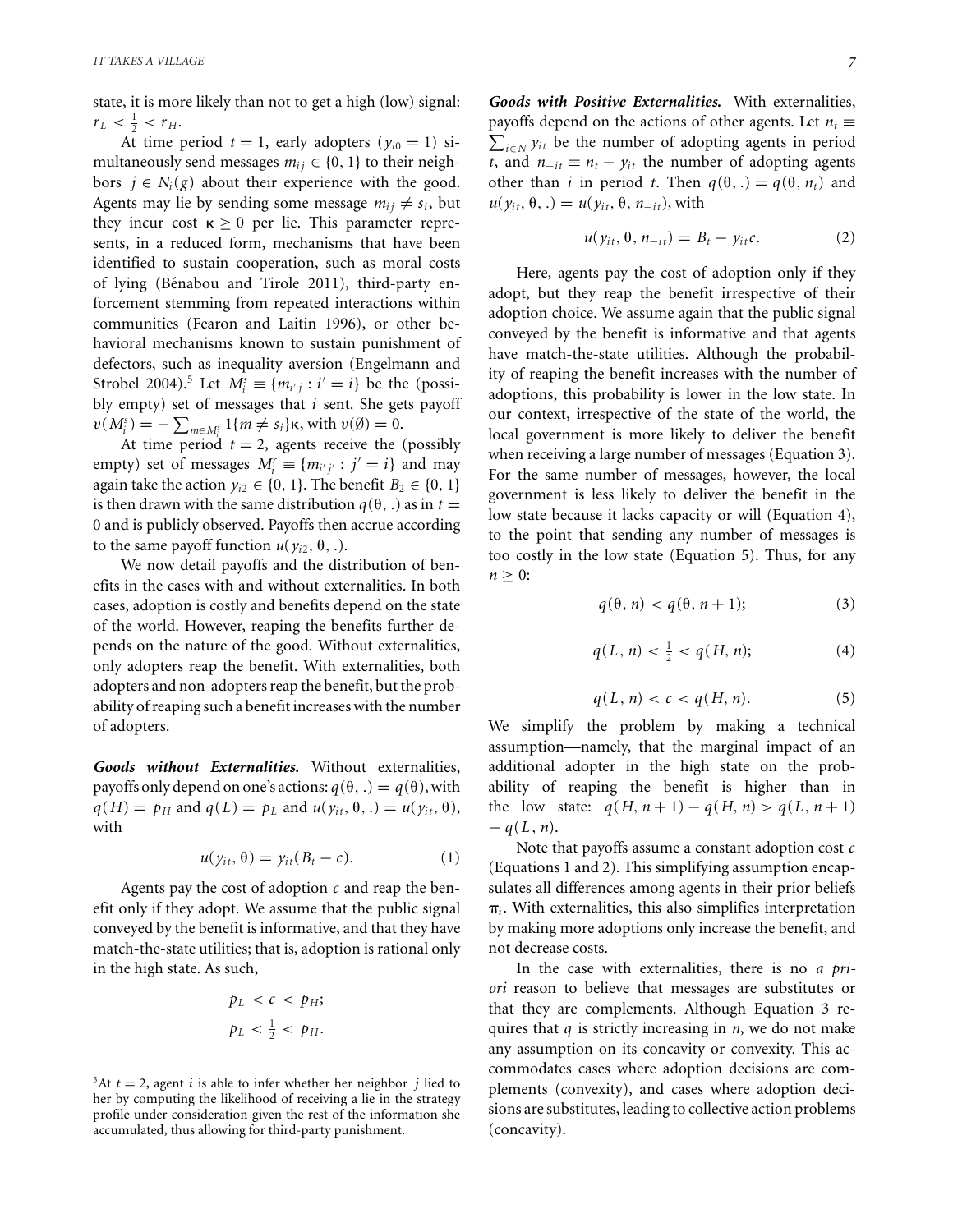## **Results**

*Equilibrium.* We now examine what drives adoption decisions both with and without externalities. In equilibrium, agents have threshold strategies: they adopt the technology if they are sufficiently certain to be in the high state. Consider an equilibrium profile  $\sigma$ . At each time period, agents choose the action that maximizes their expected payoff, using available information.

At  $t = 0$ , agents only rely on their prior. Early adopters are the agents who are sufficiently optimistic about the state; their prior  $\pi_i$  exceeds some threshold  $a_{i0}^{\sigma}$ . How much optimism is required to trigger adoption depends on several factors. First, the threshold increases with the cost of adoption *c*. Second is the informativeness of the private signal. The more informative the signal (i.e., the higher its likelihood of matching the state), the lower the threshold. Indeed, if *i* anticipates that she will get a very informative signal, she has an incentive to adopt early because that signal will allow her to discover the state more quickly. Third, agents consider the actions of other agents under profile  $\sigma$ . The threshold encapsulates whether adoption decisions are complements or substitutes,<sup>6</sup> and how much additional information she will obtain from her peers. For instance, should many agents adopt at  $t = 0$  and truthfully communicate their signals to *i*, then adopting in the first stage would provide little additional information to *i* for the second stage.

At  $t = 2$ , agents have more information and use it to inform their adoption decision. Let  $S_{i2} \in \mathcal{I}_{i2}(y_{i0}, y_{-i0})$ be the vector of signals received by  $i$  at  $t = 2$ . It contains  $B_0$ , the public signal received at  $t = 0$ ;  $M_i^r$ , the vector of signals sent to *i*; and, if  $y_{i0} = 1$ , the private signal  $s_i$ . The set  $\mathcal{I}_{i2}(y_{i0}, y_{-i0})$  is *i*'s *information structure* at time  $t = 2$  and contains all potential realizations of *S*<sub>*i*2</sub>, with  $\mathcal{I}_{i2}(0, y_{-i0}) = \{0, 1\}^{|M_i|+1}$ , and  $\mathcal{I}_{i2}(1, y_{-i0}) =$  $\mathcal{I}_{i2}(0, y_{-i0}) \times \{0, 1\}$ . Agent *i* adopts if her signals contain enough evidence favoring the high state, as captured by a higher (log) likelihood ratio under strategy profile  $\sigma$ ,  $l_{\sigma}(S_{i2}) \equiv \log[\frac{Pr_{\sigma}(S_{i2}|\theta=H)}{Pr_{\sigma}(S_{i2}|\theta=L)}]$ . How much evidence is necessary depends on one's threshold  $a_{i2}^{\sigma}(S_{i2})$ . Similar to  $t=0$ , agents who were originally too pessimistic about the state have higher thresholds, higher costs of adoption increase the threshold, and the threshold depends on the actions of other agents under profile  $\sigma$ . The following proposition encapsulates the discussion:

**Proposition 1 (Threshold Strategy).***If strategy profile is a perfect Bayesian equilibrium, then agents have a threshold* *strategy such that*

$$
y_{i0}^* = 1 \iff \pi_i \ge a_{i0}^\sigma \text{ and}
$$
  

$$
y_{i2}^* = 1 \iff l_\sigma(S_{i2}) \ge a_{i2}^\sigma(S_{i2}),
$$
  
with  $a_{i2}^\sigma : \mathcal{I}_{i2}(y_{i0}^*, y_{-i0}^*) \to \mathbb{R}.$ 

*The Benefits of Truthful Communication.* We now turn to the communication stage  $t = 1$  and examine when agents may lie (e.g., misrepresent benefits). We define communication as *truthful* when all agents communicate information that matches their observed signal:  $m_{ij} = s_i$ . The value  $V_{ig}$  of *i*'s information on graph *g* is her expected payoff from all potential information she could receive  $\mathcal{I}_{i2}(y_{i0}, y_{-i0})$  at  $t = 2$ , given that she responds optimally to that information. Formally,  $V_{ig}^{\sigma}(y_{i0}, y_{-i0}) \equiv$  $\sum_{S_{i2} \in \mathcal{I}_{i2}(y_{i0}, y_{-i0})} \mathbb{E}_{\theta}[u(y_{i2}^*(S_{i2}), \theta, .)|S_{i2}] Pr_{\sigma}^*(S_{i2})$  is the *value of information structure* I*i*2(*yi*0, *y*<sup>−</sup>*i*0) under equilibrium profile  $\sigma$  on graph  $g$ . In a perfect Bayesian equilibrium where communication is not truthful, agents misrepresent their signal with some probability. Intuitively, *i*'s information is most valuable under truthful communication because sharing inaccurate information introduces additional noise that makes inferences about the state less precise.<sup>7</sup> Formally:

**Proposition 2 (Truthful Communication Is Most Valu**able). Consider equilibrium profile  $\sigma_0$  with truthful com*munication and equilibrium profile where some agent*  $j \in N_i(g)$  *misrepresents her signal to i with some probability. We have*

$$
V_{ig}^{\sigma}(y_{i0}, y_{-i0}) \leq V_{ig}^{\sigma_0}(y_{i0}, y_{-i0}).
$$

Without externalities, agents have no incentive to misrepresent because doing so brings no benefits. Agents are indifferent if there is no penalty for lying, but communication becomes truthful as soon as lying becomes costly:

**Proposition 3.** *Without externalities, truthful communication is a perfect Bayesian equilibrium for any*  $\kappa \geq 0$ *. It is the unique equilibrium for any*  $\kappa > 0$ *.* 

With externalities, however, early adopters have an incentive to misrepresent their signal. Agent *i* would like to benefit from the positive externality and, as such, gather as many adopters as possible in the second period, irrespective of whether she is set on adopting in the second period. In our context, even the early adopters that had poor private experiences with the technology have an

<sup>&</sup>lt;sup>6</sup>If adoption decisions are complements, *i*'s threshold gets lower when she expects a larger number of adopters. If they are substitues, then *i*'s threshold gets higher when she expects a larger number of adopters.

<sup>&</sup>lt;sup>7</sup>The claim only holds in the second stage. At  $t = 0$ , truthful communication might not be as valuable because the information that transits at  $t = 1$  is a public good. Agents may delay adoption because they expect to benefit from alters' messages.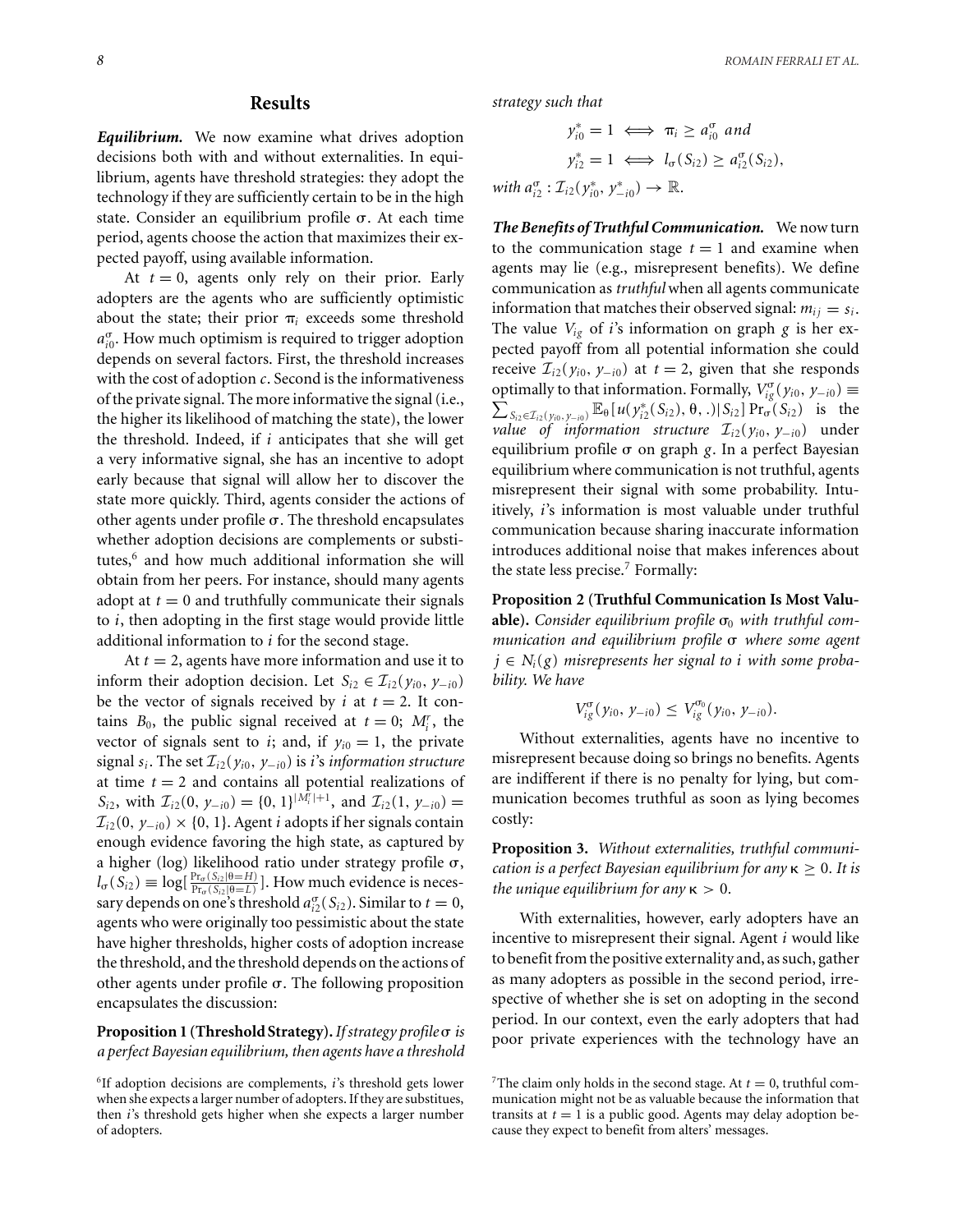incentive to tell their neighbors that they had a good experience to push them to adopt in the second stage. If lying is punished with enough severity, that incentive disappears. However, the level of punishment required to restore truthful communication is generically higher for goods with externalities than for goods with no externalities:

**Proposition 4.** *With externalities, there are thresholds*  $\bar{\kappa}_1$ ,  $\bar{\kappa}_2$  *with*  $0 \leq \bar{\kappa}_1 \leq \bar{\kappa}_2 \leq 1$  *such that truthful communication is a perfect Bayesian equilibrium if and only if*  $\kappa \geq \bar{\kappa}_1$  *and is the unique perfect Bayesian equilibrium for*  $any \kappa > \bar{\kappa}_2$ .

Truthful communication has a key implication: It enables peer effects. Because neighbors share their experiences, they learn from the same sources of information and make more similar inferences. Such peer effects get stronger the more neighbors a dyad has in common, because the two neighbors acquire more similar information. Formally, this means that connecting two agents increases the correlation of their log-likelihood ratios:

**Proposition 5 (Truthful Communication Implies Peer Influence).** *Consider equilibrium profile*  $\sigma_0$  *with truthful communication, a graph g where there is no tie between agents i and j , and graph g constructed by adding to g a tie between i and j. Let* $p(x, y)$  *be the correlation coefficient between x and y and denote by S<sup>g</sup> <sup>i</sup>*<sup>2</sup> *the set of signals received by i at t* = 2 *on g*. We have

$$
\rho\left[l_{\sigma_0}(S_{i2}^g), l_{\sigma_0}(S_{j2}^g)\right] \leq \rho\left[l_{\sigma_0}(S_{i2}^{g'}), l_{\sigma_0}(S_{j2}^{g'})\right].
$$

When communication is not truthful, agents put less weight on the messages sent by their neighbors when making inferences about state  $\theta$ . In the limit, the messages they receive are uninformative, and agents only use the public signal and their own private signal (if any) to derive the posterior. In this case, Proposition 5 no longer holds: The posteriors of neighbors are no more correlated than the posteriors of agents who are not connected on the social network.

## **Informal Discussion of the Model**

Based on our model, we chart several potential patterns of adoption over time, summarized in Figure 3. The *initial* adoption decision is driven by agents' priors, since they lack hard evidence at this stage (Proposition 1). If a village has many optimistic agents—agents who are sufficiently confident the government will be both *responsive* and *capable* of meeting their demands—there are many early adopters (top quadrants of Figure 3). Conversely, if a village has many pessimistic agents, then there are few early adopters (Figure 3, bottom quadrants).

How adoption unfolds in later stages is a function of the state of the world because here, adoption depends on a richer informational environment (Proposition 1). This information is either gathered directly through public signals (e.g., whether the government offered adequate responses to problems raised by citizens), directly through private signals (one's own experience of using the platform), or indirectly through communication with peers. This information leads to convergence on the correct decision: in the high state, a series of good news leads villagers to adopt at high rates (Figure 3, right quadrants); in the low state, cumulative bad news leads villagers to low rates of adoption (Figure 3, left quadrants).

Importantly, truthful communication acts as a social multiplier; when agents believe each other, the information they exchange enables peer effects to kick in (Proposition 5). This, in turn, means that behavior adjusts faster to the state (Proposition 2). In Figure 3, quadrants with truthful communication (L1, H1, L3, and H3) adjust faster than, respectively, quadrants without truthful communication (L2, H2, L4, and H4). Untruthful communication leads to short-run welfare losses because agents reach the optimal outcome more slowly. The problem is particularly acute when the state is high and agents are pessimistic (H4), because it may result in long-run welfare losses. Pessimism prevents widespread initial adoption, and lack of truthful communication prevents the spread of information from early to late adopters. As such, agents may stick to their pessimistic priors and never adopt a technology that would have been beneficial.

Yet, unlike goods with no externalities, truthful communication may not always emerge when goods feature externalities (Propositions 3 and 4). As shown above, truthful communication only emerges when misrepresenting information is sufficiently costly. Together, our model yields several testable implications:

- 1. **Peer effects variability:** If there is truthful communication, then there are peer effects. If there is no truthful communication, then there are no peer effects.
- 2. **Discounting:** If there is no truthful communication, then agents discount peers' recommendations. If there is truthful communication, they do not discount peers' recommendations.
- 3. **Enforcement:** If there is a high cost of lying, then there should be truthful communication and peer effects. If there is a low cost of lying, then there should be no truthful communication and no peer effects.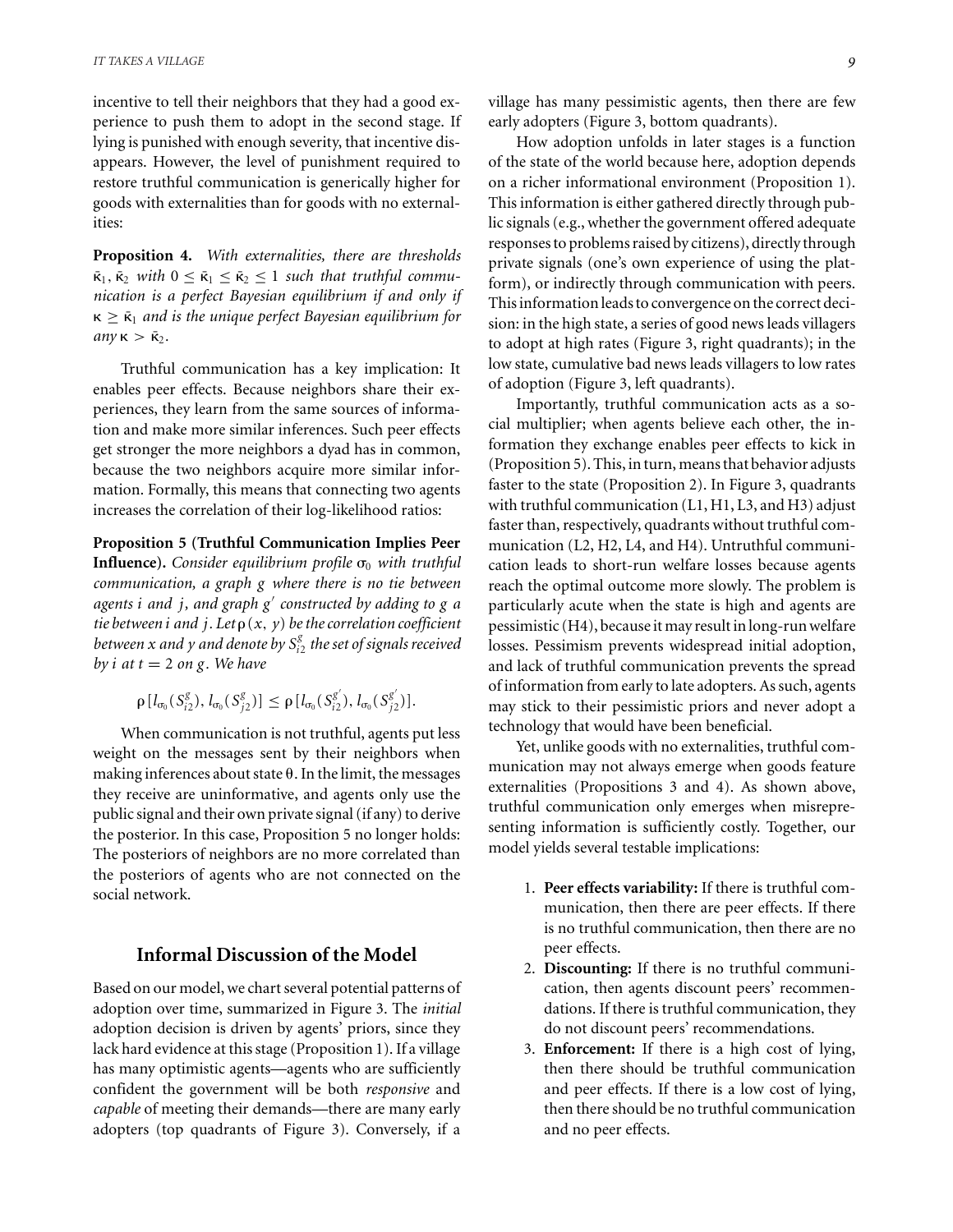

## **FIGURE 3 Illustration of Main Model Propositions**

*Note*: Initial adoption depends on priors (Proposition 1). Truthful communication enables peer effects (Proposition 5) that allow matching the state faster (Proposition 2).

- 4. **Initial adoption:** If agents have low priors, then initial adoption is low. If agents have high priors, then initial adoption is high.
- 5. **Convergence:**If there is truthful communication and given enough time, agents converge to the decision that matches the state of the world.

# **Peer Effects Variability**

To test the assumptions of the model and its main empirical implications, we use administrative data collected from Arua district local government, survey data from 16 villages where the new PCT platform was introduced, and focus group discussions (FGDs) with users and district officials. This section provides evidence supporting the model's assumptions and shows support for the broadest empirical expectation derived from the model: variation in peer effects, and hence uptake of the new technology, across village types.

## **Model Assumptions**

The validity of our model crucially depends on two core assumptions: (1) that sending messages through the U-Bridge platform is costly, and (2) that more messages being sent were expected to translate to a higher likelihood of government response. Qualitative evidence from FGDs with U-Bridge users suggests that these assumptions are met. For example, a major cost reported by villagers was the possibility that their identify as message senders would be revealed. Specifically, villagers expressed fear of retribution from the district government or street-level bureaucrats if their identities were known. One villager explained:

If [our identities] are known, it would cause enmity between us since we are reporting mostly negative issues that might concern other people who have failed to do their jobs. [A lack of anonymity] would make us not send these messages.

As for our model's second assumption, many U-Bridge users we interviewed communicated clearly their belief that *collectively* sending messages was necessary for the program to succeed. As one user explained:

I expected the government would respond because they said responses would be given after collecting many messages. So, if many people send the same message, then the district leaders will take action.

We now turn to an examination of cross-village variation in peer effects.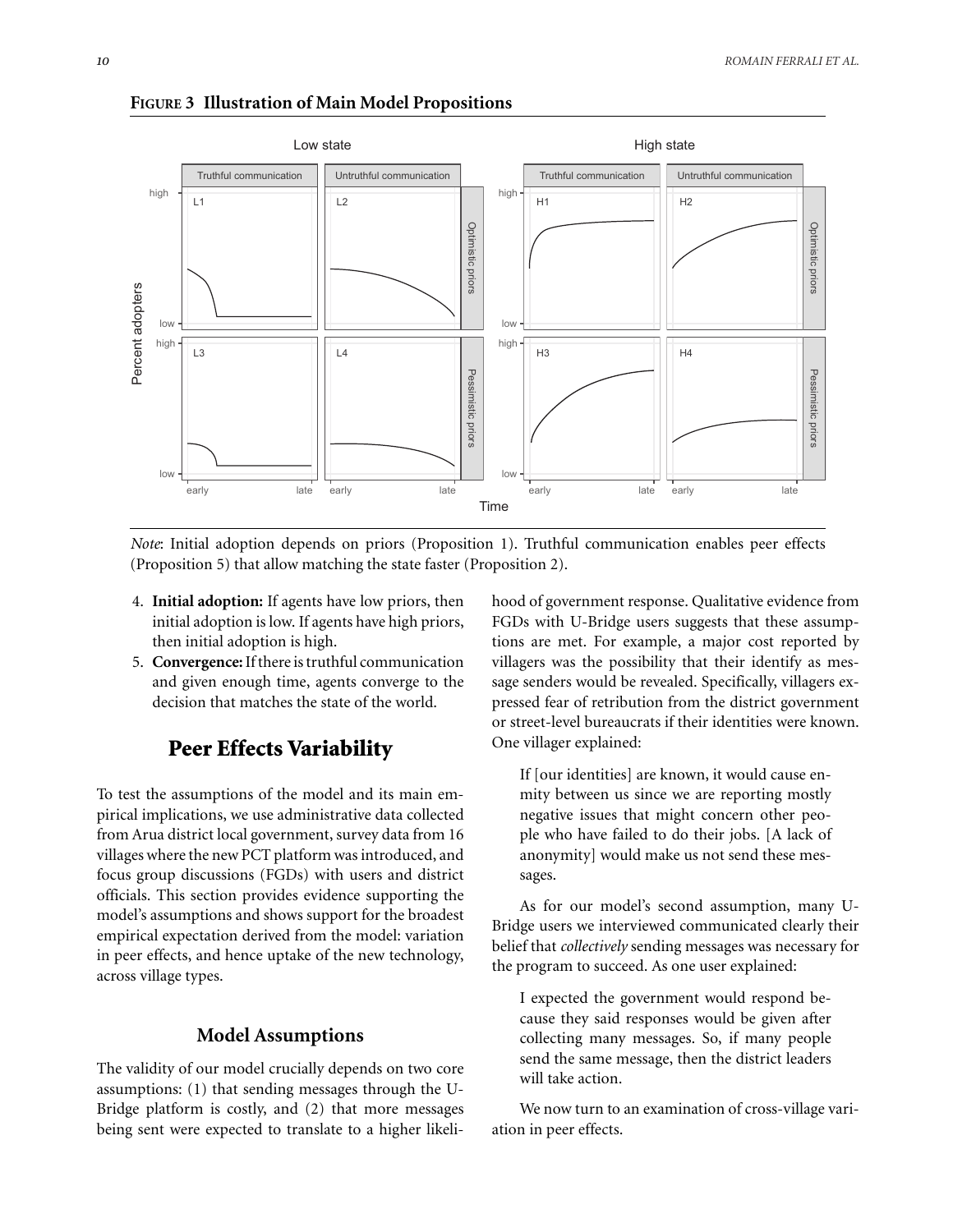adopt hear none



**FIGURE 4 Union Network of One High-Uptake Village (H) and One Low-Uptake**

## **Network Construction**

We measure social networks using a standard name generator (Kolaczyk 2009) for four kinds of relationships: (1) *family* ties; (2) *friendship* ties; (3) *lenders*, to whom they would go to borrow money; and (4) *problem solvers*, to whom they would go to solve a problem regarding public services in the village. For each relationship type, respondents named up to five co-villagers. Note that some villagers (about 30%) were named by other respondents but not interviewed. Following standard practice (e.g., Larson and Lewis 2017), we exclude those nodes from the analysis.

We construct four "undirected" village networks for the four different types of ties, by collapsing directed ties into undirected ones. We further construct the union of those networks by defining a tie between *i* and *j* if there is at least one tie between them in any of the four networks. Figure 4 provides a graphical representation of the union network of two villages in the study area. Respondents who were knowledgeable about U-Bridge were asked to name the individuals from whom they heard about the platform. This allows tracking the diffusion process of knowledge about the new political communication system.

## **Variable Description**

Our key outcome measure is the adoption of U-Bridge. *Adopt* is a self-reported, binary variable that equals 1 if the respondent has used the platform at least once in the past

12 months. Similarly, *hear* is an indicator that gets the value of 1 if the respondent has heard about the U-Bridge service. By definition, U-Bridge adopters have a positive value for *hear*, but not vice versa. For those reporting that they have contacted the Arua district local government via U-Bridge (i.e., "adopters"), we also measure *satisfaction*: a binary variable that equals 1 if the respondent is at least somewhat satisfied with the platform.

Our key explanatory variables are network characteristics that support diffusion. We focus on two classes of diffusion models: (a) *fractional* threshold model, where an individual adopts a technological innovation if more than some *share* of her neighbors have adopted it (e.g., Acemoglu, Ozdaglar, and Yildiz 2011); and (b) *absolute* threshold model, where an individual adopts if more than some *number* of her neighbors have adopted (e.g., Centola and Macy 2007). When examining *absolute* contagion processes, our key independent variable, *# adopting neighbors*, counts, for each individual *i*, the number of social ties (i.e., neighbors) in the union network who report using U-Bridge in the past 12 months. We also construct equivalent count measures for the four network types that make up the union network (i.e., friends, family, lenders, and problem solvers). When examining *fractional* threshold models, these variables are measured as the share of adopting neighbors among *i*'s social ties.

While network ties account for *social* influence, we also account for *spatial* influence by using geographic information system data we collected on respondents' household location. The variable *geography* is a spatial lag that counts the number of adopters within the village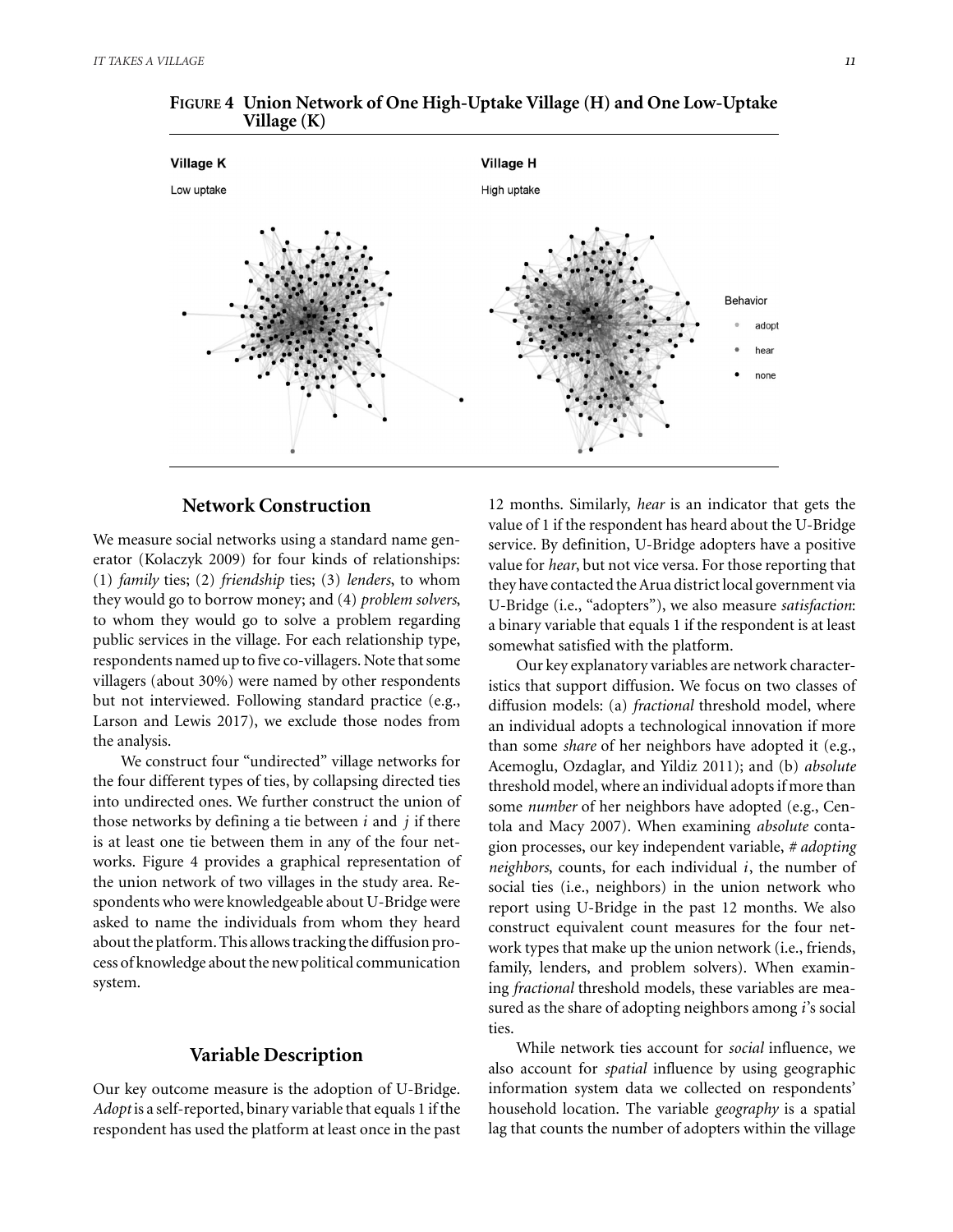besides node *i*, and it assigns less weight to those who reside farther away from that node.<sup>8</sup>

We also collect individual-level control variables that likely affect the usage of U-Bridge. These include respondents' sex, age, education, wealth, leadership position, pro-sociality, political participation, and attendance in U-Bridge's inception meeting. We describe how those covariates are measured in SI Section 2.3. At the village level, we compute network measures associated with the social diffusion process, such as density, mean path length, and clustering. We also construct several standard predictors of political participation derived from the 2014 census. Descriptive statistics by village type are shown above in Table 1.

## **Estimating Peer Effects**

We estimate peer effects, conditional on village type (high/low uptake), using a spatial autoregressive (SAR) model, where the probability of adoption depends on some function of the adoption choice of one's neighbors. Consider individual *i* embedded in village network *g* with type  $h_g = 1$  if village g is high uptake, and 0 otherwise.  $N_i(g)$  is the set of *i*'s neighbors on *g*, and  $y_i$  is *i*'s outcome, equal to 1 if *i* adopts, and 0 otherwise;  $y_{N_i(g)}$  is the vector of outcomes of her neighbors, *xi* a vector of control variables, and  $\epsilon_{ig}$  an error term. Formally:

$$
y_{ig} = \beta_{0g} + f(y_{N_i(g)})\beta_1 + h_g f(y_{N_i(g)})\beta_2
$$
  
+  $x_i^T \beta_3 + \epsilon_{ig}$ . (6)

We examine both absolute and fractional threshold models with and without controls. In the first case,  $f(\mathcal{Y}_{N_i(g)}) = \sum_{j \in N_i(g)} \mathcal{Y}_j$  is the number of adopting neighbors. In the second case,  $f(y_{N_i(g)}) = \frac{1}{|N_i(g)|} \sum_{j \in N_i(g)} y_j$ is the share of adopting neighbors. For ease of interpretation, we consider linear probability models estimated using ordinary least squares (unless otherwise noted). Conservatively, we account for village-level heterogeneity by using village fixed effects ( $\beta_{0g}$ ). The coefficient  $\beta_1$  captures peer effects in low-adoption villages, and  $\beta_1 + \beta_2$  is the effect of peers in high-adoption villages.<sup>9</sup> According to our model,  $\beta_1 = 0$  and  $\beta_1 + \beta_2 > 0$ . Due to the small number of clusters, we use bootstrapped standard errors clustered at the village level with 10,000 replicates. In all

estimation figures, we report both 95 and 90% confidence intervals using thin and thick bars, respectively.

Whether using the *number* of adopting neighbors (Table 2, columns 1–2) or the *share* of adopting neighbors (Table 2, columns 3–4), adoption of the U-Bridge platform increases with the adoption decisions of one's social ties, *but only in high-uptake villages.*

According to the baseline absolute threshold model (column 2), the likelihood of using U-Bridge increases by 2.9 percentage points for every adopting neighbor in high-uptake villages, which is a 45% increase relative to the mean adoption rate in those villages. Conversely, an additional adopting neighbor increases the likelihood of using U-Bridge by 0.4 percentage points in low-uptake villages, which is substantively small and statistically insignificant. In the baseline "fractional" threshold (column 4), moving from no adopting neighbor to 100% adopting neighbors increases the likelihood of adoption by 3.1 percentage points in low-uptake villages and 28 percentage points in high-uptake villages. These effects, of course, must be calibrated against the data: 32% of respondents have no ties to an adopter, and among those connected to at least one adopting neighbor, the mean *share* of adopting peers is 15%. Moving from no adopting neighbor to 15% adopting neighbors increases the likelihood of adoption by 0.5 percentage points in low-uptake villages, and by 4 percentage points in high-uptake villages.

## **Robustness Checks**

To check the robustness of our peer effects variability finding, we relax assumptions made in the above analysis and otherwise alter the modeling strategy. To test that the average difference in peer effects between high- and low-uptake villages is not driven by a small number of outliers, we supplant Equation (6) which pools low- and high villages by using a Bayesian multilevel model with random intercepts and slopes (see SI Section 5.1.1 for additional details). With  $n_{ig} = \sum_{j \in N_i(g)} \gamma_j$  as the number of adopting neighbors that  $i$  has in village  $g$ , the SAR model in Equation (6) becomes

$$
y_{ig} = \beta_{0g} + \beta_{1g} n_{ig} + x_i^T \beta_2 + \epsilon_{ig}, \qquad (7)
$$

where  $\beta_{0g}$  and  $\beta_{1g}$  are, respectively, random intercepts and slopes. Figure 5 shows the estimated random slopes  $(\beta_{1g})$  in each village. Confirming the pooled specification, almost all high-uptake villages show large, significant peer effects. Conversely, in all low-uptake villages, peer effects are small in magnitude and not significantly different from zero.

<sup>&</sup>lt;sup>8</sup>With  $y_i \in \{0, 1\}$  *i*'s outcome and  $d_{ij}$  the distance between *i* and *j*, the spatial influence (*geography*) is  $\text{geo}_i = \sum_{j \neq i} \frac{y_j}{\log d_{ij}}$ .

<sup>&</sup>lt;sup>9</sup>A main effect for high-uptake villages is dropped since it is subsumed by the village-level fixed effects.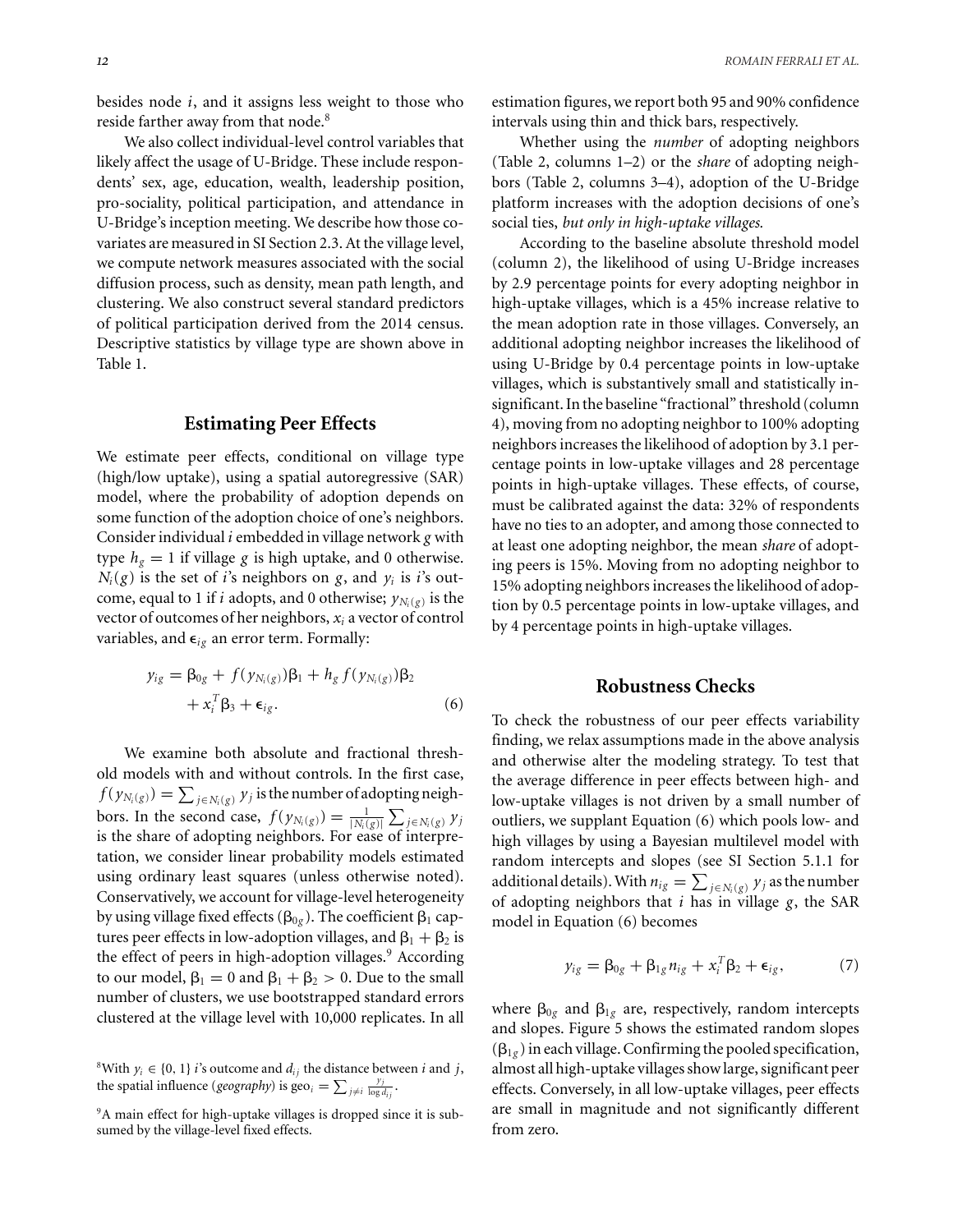|                                                         | Dependent Variable: Adopt |                        |                     |                        |  |
|---------------------------------------------------------|---------------------------|------------------------|---------------------|------------------------|--|
|                                                         | Parsimonious<br>(1)       | <b>Baseline</b><br>(2) | Parsimonious<br>(3) | <b>Baseline</b><br>(4) |  |
| # Adopting Neighbors $(\beta_1)$                        | $0.017**$                 | 0.004                  |                     |                        |  |
|                                                         | (0.007)                   | (0.006)                |                     |                        |  |
| # Adopting Neighbors $\times$ High Uptake ( $\beta_2$ ) | $0.021***$                | $0.025***$             |                     |                        |  |
|                                                         | (0.006)                   | (0.006)                |                     |                        |  |
| % Adopting Neighbors $(\beta_1)$                        |                           |                        | $0.102*$            | 0.031                  |  |
|                                                         |                           |                        | (0.060)             | (0.059)                |  |
| % Adopting Neighbors $\times$ High Uptake ( $\beta_2$ ) |                           |                        | $0.322***$          | $0.244***$             |  |
|                                                         |                           |                        | (0.107)             | (0.087)                |  |
| Degree                                                  | $0.002***$                | $0.001**$              | $0.004***$          | $0.003***$             |  |
|                                                         | (0.001)                   | (0.001)                | (0.001)             | (0.001)                |  |
| $\beta_1 + \beta_2$                                     | $0.038***$                | $0.029***$             | $0.424***$          | $0.276***$             |  |
| Controls                                                |                           | $\sqrt{ }$             |                     | $\sqrt{}$              |  |
| <b>Observations</b>                                     | 3,019                     | 3,019                  | 3,019               | 3,019                  |  |
| $R^2$                                                   | 0.141                     | 0.278                  | 0.117               | 0.263                  |  |

## **TABLE 2 Adoption of U-Bridge**

*Note*: Absolute threshold Models (Models 1–2) have weakly better fit than fractional threshold Models (Models 3–4). Model 2 is our preferred specification. See the subsection "Estimating Peer Effects" for details about estimation. <sup>∗</sup>p < .1; ∗∗p < .05; ∗∗∗p < .01.



## **FIGURE 5 Average Marginal Effect of One Adopting Neighbor on Adoption by Village**

*Note*: Estimates from a multilevel model suggest that save for village F, highuptake villages have large, significant peer effects. Low-uptake villages have small, statistically insignificant peer effects. Village B is omitted because its sample size is too small.

We further test the robustness of our findings to alternative modeling strategies. First, we use stronger definitions of adoption by increasing the threshold used to define an adopter from having sent at least one message in the past 12 months to thresholds of three and five messages (SI Table 12). Second, we fit logistic regressions instead of linear probability models (SI Table 13). Third, we test whether our results are sensitive to dropping village

B, which has a smaller number of respondents as compared to other villages (SI Table 14). Fourth, we explore whether our main results are sensitive to using directed instead of undirected ties (SI Table 15). Fifth, we test sensitivity to the type of ties used to construct the network (SI Table 16). In all cases, we find a strong, positive relationship between the number (or share) of adopting neighbors and one's adoption choice in high- but not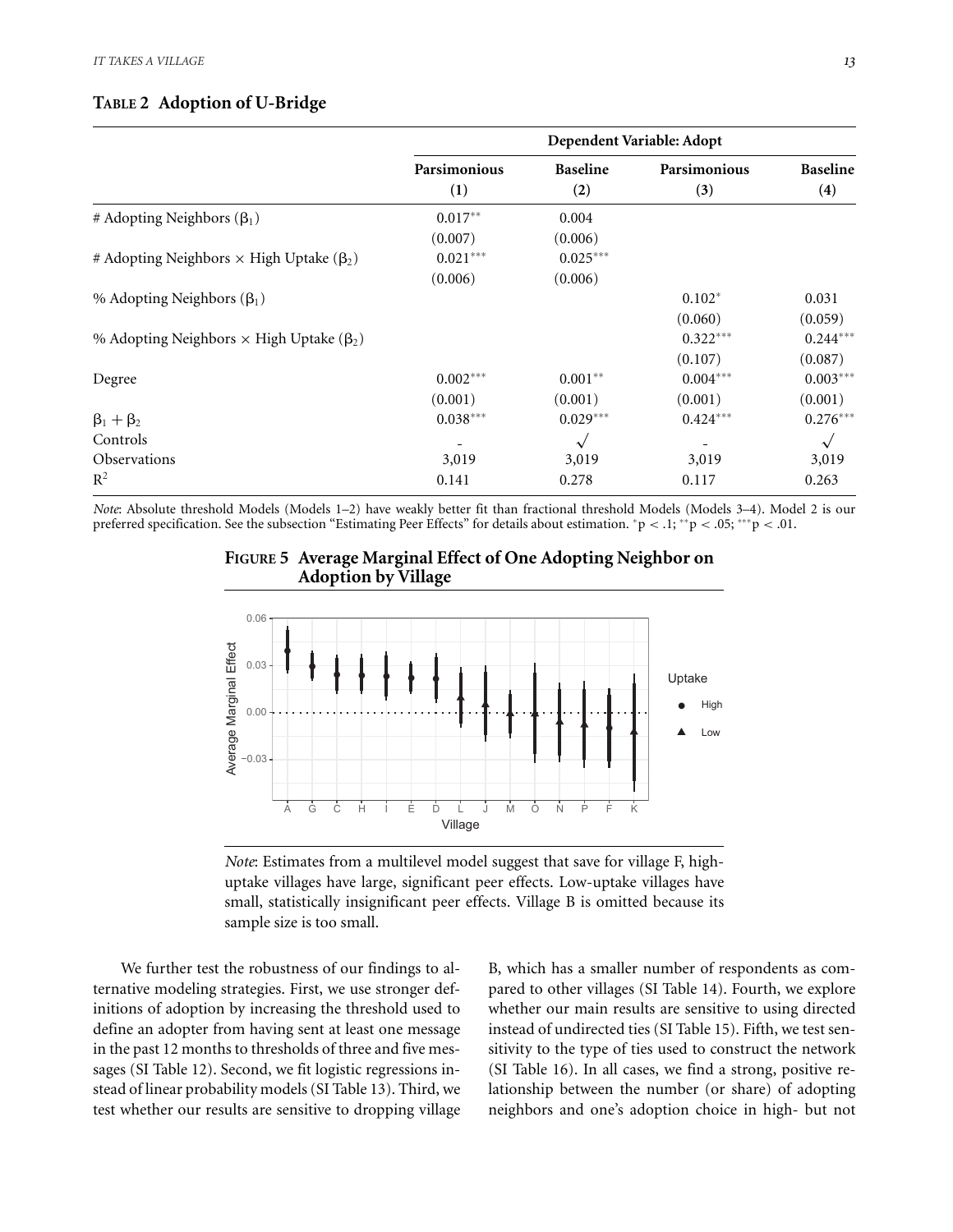low-adoption villages. These checks and their results, which strengthen our confidence in the robustness of our core peer effects finding, are described in greater detail in SI Section 5.

Identifying peer effects causally in observational settings is notoriously difficult. We identify two important sources of confounding and perform three additional analyses that show that our results are likely to be causal (SI Section 5.2). One possible confounder is that the initial encouragements to adopt a technology might be endogenous: even in the absence of social learning, two connected individuals may exhibit similar behavior as a result of homophily or because they are subject to related unobserved shocks. We address this challenge by generalizing An's (2016) instrumental variable approach to multiple peers (SI Section 5.2.1). We leverage an instrument that pushes alter *j* to adopt, but only affects ego *i*'s adoption decision through *j*'s influence. Our instrument is the distance from one's household to the location of the meeting introducing U-Bridge, as individuals located closer to the venue are more likely to attend the meeting, learn about the program, and in turn adopt the technology.

A second possible confounder is that exposure to peer influence is endogenous to one's network position. Individuals with more central network positions are more likely to be exposed to peer influence since they have more neighbors, or neighbors who are themselves more central. We address this by comparing individuals who share similar network positions (SI Section 5.2.2). Although our main specification controls for one's degree, we push such comparisons further by controlling for degree more flexibly, and for a variety of other centrality scores. Finally, we address both issues jointly using matching (SI Section 5.2.3). Following Aral, Muchnik, and Sundararajan (2009), we construct a matched sample in which villagers share similar individual and network characteristics but differ in the number of their peers who adopted the technology. This procedure alleviates both concerns, since individuals in the matched sample have similar likelihoods of being exposed to treatment owing to their observable individual and network characteristics.

# **Discounting and Enforcement Hypotheses**

The fact that peer effects are only present in high-uptake villages does not tell us about villages' capacity to enforce truthful communication. Even though (in equilibrium) we cannot observe such capacity directly, we explore several testable implications of this part of our argument. First, villages should differ in the extent to which peer effects foster adoption above and beyond what can be explained by differences in the extent to which peer effects foster diffusion of information about the platform's existence. Indeed, our model emphasizes that such differential effects owe to agents' processing differently the information they obtain from their peers about the technology, and not to differences in their likelihood of obtaining such information in the first place.

Building on Larson, Lewis, and Rodrıguez (2017), we estimate a two-stage selection model in which we model separately the social process of hearing about an innovation and that of adopting it conditional on hearing. Figure 6 reports those estimates (results in tabular form are reported in SI Section 6.1). In both high- and low-uptake villages, peers affect the likelihood of hearing about the technology. Yet, only in high-uptake villages do peers also affect the likelihood of *adoption conditional on hearing* about the new PCT. As a result, peers only affect the likelihood of adoption in high-uptake villages.

Second, our *discounting* hypothesis states that in the absence of truthful communication, agents discount peers' signals. If it is the case that high-uptake villages enforced truthful communication whereas low-uptake villages did not, then villagers should discount positive signals from peers in low-uptake villages, but they should not in high-uptake villages. We test this by estimating separately the effect of peers who state being satisfied by the platform and those who do not (models reported in SI Table 24, columns 1 and 2). In high-uptake villages, a satisfied peer increases the likelihood of adoption by 2.6 percentage points (p-value  $= 0.010$ ). In low-uptake villages, a satisfied peer increases the likelihood of adoption by 0.1 percentage points (p-value  $> .10$ ).

Third, according to our enforcement hypothesis, truthful communication emerges when the cost of misrepresentation is high. Since *strong ties* are more likely to be associated with higher costs of lying, they should be more conducive to peer effects. We thus disaggregate all network relations into simple ties (*i* shares a single type of relationship with *j*) and complex ties (*i*'s relationship with *j* is based on more than one of four types of ties). We reestimate our absolute threshold model, first comparing the effect of a complex tie to that of any simple tie, then to that of each kind of simple tie. Consistent with our expectation, we find that peer effects are stronger for complex ties than for simple ties (SI Table 25, column 1). Notably, among simple ties, friendship and family ties are more influential than ties with lenders and problem solvers (column 2).

Fourth, we should observe truthful communication, and hence peer effects, when formal or informal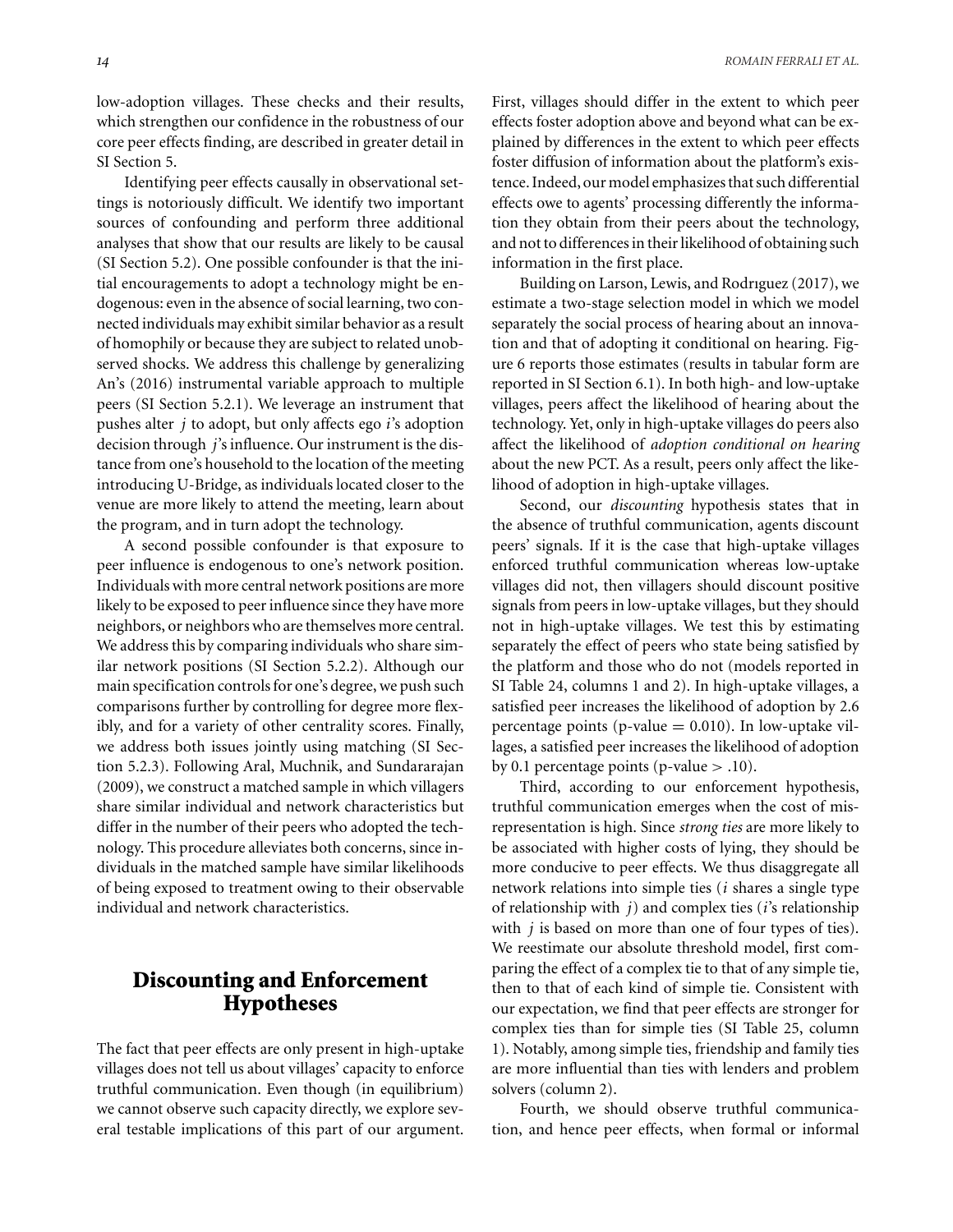

**FIGURE 6 Selection Model with Hearing**



institutions are strong enough to impose high costs of lying. While we cannot say with certainty which specific institutions these are, we test several alternatives derived from past work. One possible institution is concentrated leadership, which improves communities' ability to coordinate around shared goals and to sanction (potential) defectors. Coordination and social sanctioning, in turn, may be instrumental in helping communities enforce truthful communication in the face of positive externalities. Other theoretically driven (potential) mediators we test include ethnic and religious homogeneity and (mean) pro-sociality.

To explore the mediating role of concentrated leadership, we conducted a modified public goods game in all 16 villages. Following conventional practice, villagers were given an opportunity to contribute to the village any share of their survey participation remuneration, and the research team matched those contributions. In our version of the public goods game, villagers were asked to name which individual they would like to handle funds on behalf of the village, regardless of whether that individual holds a formal leadership position. We measure leadership concentration as a Herfindahl index based on these responses. We rerun our multilevel specification allowing the coefficient on the number of adopting neighbors to be a function of not only the village-level random component  $b_{1g}$ , but also  $z_g$ , which is the village-level leadership concentration.

$$
y_{ig} = \beta_{0g} + (\beta_{1g} + z_g^T \gamma) n_{ig} + x_i^T \beta_2 + \epsilon_{ig}. \quad (8)
$$

We find that leadership concentration is likely a mediator of the relationship between peer effects and adoption. The coefficient on the interaction is 0.077, 95% CI [0.028, 0.126], suggesting that the more concentrated leadership is, the stronger peer effects are (SI Table 26).<sup>10</sup> This finding is consistent with the idea that leadership concentration supports truthful communication in the face of externalities.

We do not find support for other alternative mediators (SI Table 27). First, we examine ethnic and religious homogeneity, measured by Herfindahl indexes calculated from the 2014 census. Ethnic homogeneity does not mediate the effect of peers, but peer effects are somewhat larger in villages that are more religiously homogeneous. Next, we examine pro-sociality, measured as village-level mean contributions to dictator and public goods games. Here again, the interaction effect is significant. Peer effects are significantly larger in villages with higher levels of pro-sociality. However, unlike leadership concentration, high-uptake villages do not exhibit greater religious homogeneity or pro-sociality compared to low-uptake villages (SI Figure 7). As such, these mediators do not help explain cross-village variation in the strength of peer effects. Since we have only 16 villages, these results, while consistent with our theoretical framework, should be viewed primarily as an invitation for further research.

#### <sup>10</sup>Our findings are robust to different definitions of leadership concentration.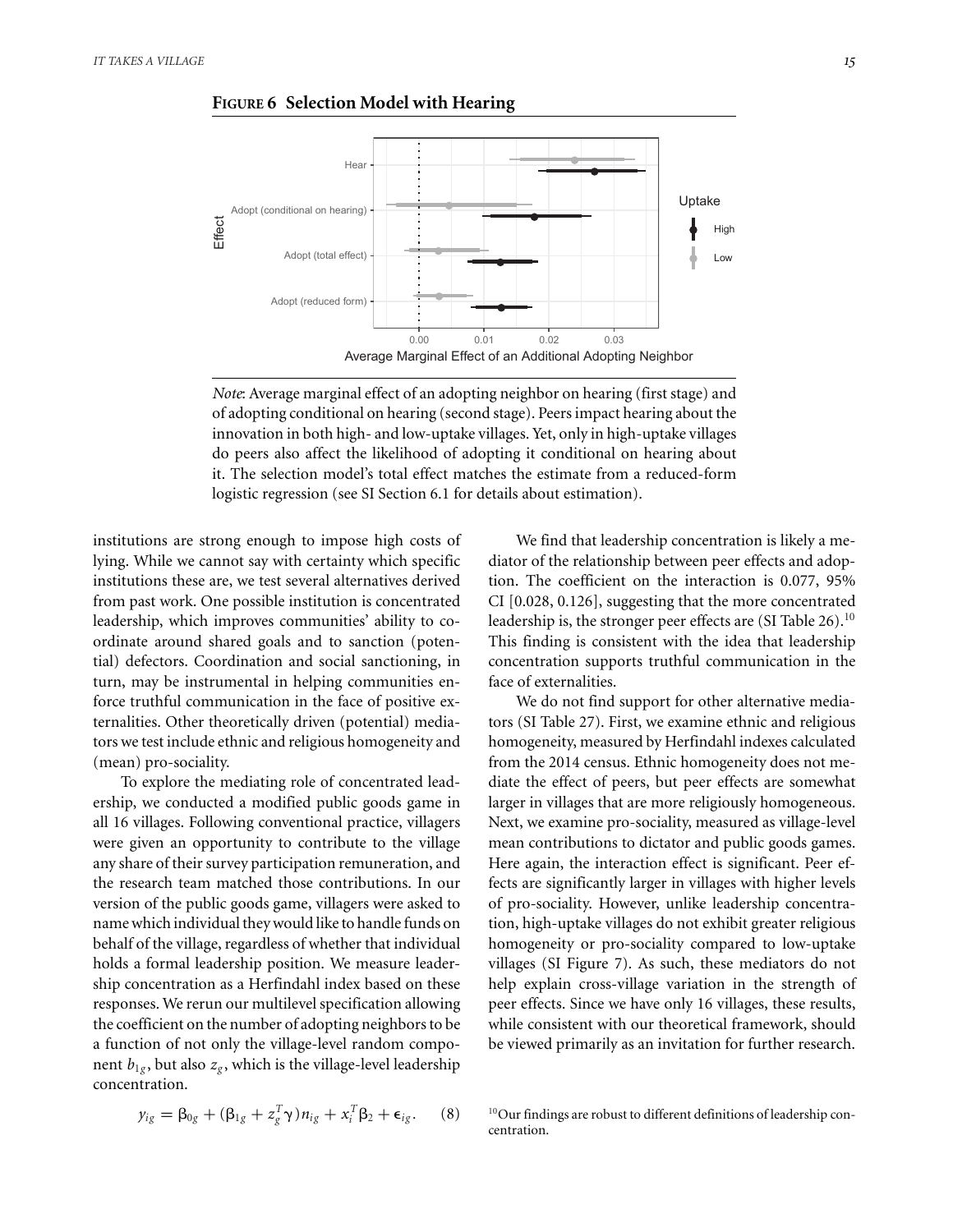| Variable                           | Sample     | High uptake | Low uptake |          |  |
|------------------------------------|------------|-------------|------------|----------|--|
| Government responsiveness          | $3.214***$ | $3.22***$   | $3.205**$  | 0.015    |  |
| $\Delta$ Government responsiveness | $3.394***$ | $3.378***$  | $3.416***$ | $-0.038$ |  |
| Government capacity                | $3.939***$ | $3.955***$  | $3.916***$ | 0.039    |  |
| $\Delta$ Government capacity       | $3.652***$ | $3.618***$  | $3.699***$ | $-0.081$ |  |
| Quality of education               | $3.091*$   | 3.041       | $3.158**$  | $-0.118$ |  |
| Quality of health clinics          | $2.694**$  | $2.589**$   | $2.835**$  | $-0.246$ |  |
| Quality of access to water         | $2.175***$ | $2.32**$    | $1.982***$ | 0.338    |  |
| Quality of roads                   | $2.327***$ | $2.246***$  | $2.435***$ | $-0.19$  |  |

**TABLE 3 Descriptive Statistics about Posteriors**

*Note*: Each variable is measured on a 1–5 scale. Rows that start with  $\Delta$  ask for perceived variation in the past 12 months, with 3 corresponding to no change. The columns "Sample," "High Uptake," and "Low Uptake" test for whether the mean value is different from 3. The column  $\Delta$  tests for whether the difference between high- and low-uptake villages is significantly different from zero. For each test, standard errors are clustered at the village level.  $p < 0.1$ ; \*\*p  $< 0.05$ ; \*\*\*p  $< 0.01$ .

Evidence of signal discounting in low-uptake villages, combined with the demonstrated variation in peer effects, give us confidence the observed divergence in uptake cannot be fully explained by collective action problems arising in some villages and not others. Earlier, we argued that this scenario was unlikely because citizens had similar grievances and faced an equally responsive government. These additional results—namely, variation in peer effects and discounting of signals—cannot be accounted for by collective action problems alone. They are, however, consistent with our theory.

## **Examining Other Model Implications to Determine the Scenarios That Explain Divergences in Outcomes**

We now turn to two additional model implications and attempt to determine which of the various scenarios outlined in Figure 3 best explain the divergence in outcomes observed in these villages. We first establish that the state of the world was likely the same in high- and low-uptake villages.

Recall that the state of the world captures whether the government is both responsive to citizens' demands and capable of addressing them (high state), or is not responsive or incapable of addressing citizens' requests (low). We provided evidence above that the Arua local government was equally responsive in high- and lowuptake villages.

Two additional results bolster the claim that the state of the world was likely the same in high- and low-uptake villages. First, examining the quality of education services using administrative data and unannounced audits conducted at baseline and endline in public schools in the study area (SI Table 7), we find little improvement in either high- or low-uptake villages. Additionally, when present, improvements are not significantly different between high- and low-uptake villages. Second, we elicit survey respondents' (posterior) beliefs about their local government's capacity, will to respond to citizen complaints, and evaluation of the quality of public services. We find that high- and low-uptake villages have indistinguishable posteriors (Table 3); their evaluations of government responsiveness (row 1), government capacity (row 3), and the quality of public services (rows 5–8) show no significant differences. At the time we conducted the survey, citizens had 2 years of experience with U-Bridge, sufficient time for information about the program to overwhelm prior beliefs. If both high- and low-uptake villages reach the same conclusions about the state of the world, then the state of the world must be the same in those villages.

We further establish that high-uptake villages likely had higher priors than low-uptake villages. Table 3 provides suggestive evidence: Low-uptake villages seem to have updated their beliefs on government capacity and responsiveness to a higher extent than high-uptake villages (rows 2 and 4), although the difference is insignificant. Since high- and low-uptake villages converged to the same posterior beliefs, it follows that low-uptake villages had lower priors to begin with. Moreover, according to our model, if priors are low, then initial adoption will be low, whereas it will be high if priors are high. This is apparent when examining patterns of adoption over time (Figure 2), where high-uptake villages send significantly more messages (per 100 residents) than low-uptake villages in the first few months after launch. Differential priors are also suggested by patterns of meeting attendance. Although meeting attendees had similar characteristics in high- and low-uptake villages, there were fewer such attendees in low-uptake villages, which may reflect lower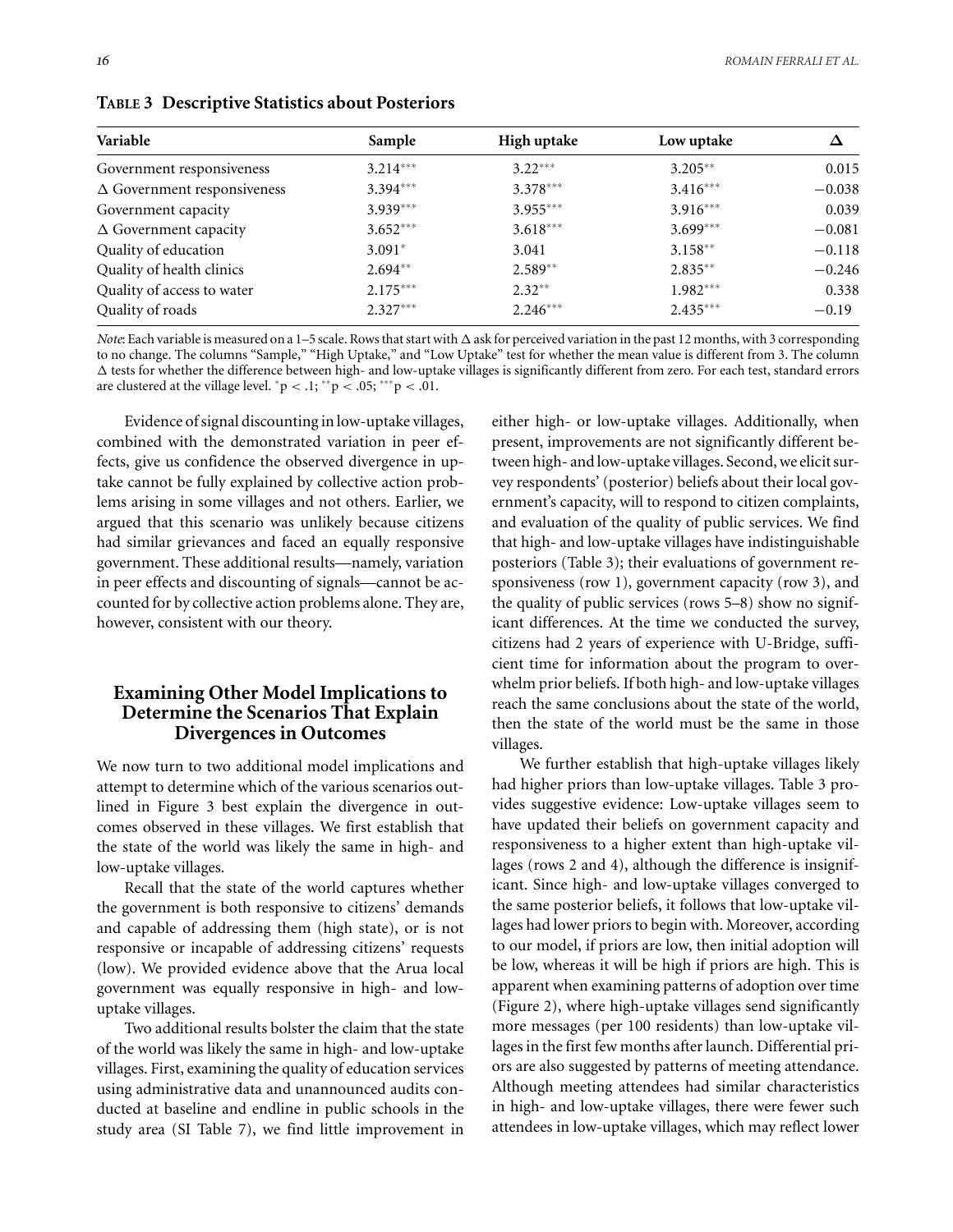interest in the platform, possibly driven by lower priors (SI Table 9).

We can now determine which scenario delineated by our theory (Figure 3) best describes adoption patterns in high- and low-uptake villages. We have established that (1) high-uptake villages likely enforced truthful communication, whereas low-uptake villages likely did not; (2) high-uptake villages likely had more optimistic priors than low-uptake villages; and (3) the state of the world was likely the same in high- and low-uptake villages. Patterns of adoption over time are, in turn, increasing and then decreasing for high-uptake villages. They increase slightly in low-uptake villages and then decrease, but are globally low (Figure 2). These patterns suggest that citizens initially put greater weight on government responsiveness when trying to determine the state of the world, and they inferred that the state was high because district authorities were very reactive to incoming messages (response rate was about 90%). We believe that during the first year of the program, high-uptake villages thought they were in quadrant H1, whereas low-uptake villages were in quadrant H4 of Figure 3. However, a year into the program, citizens likely put more weight on government capacity, ultimately inferring the state of the world is low based on the lack of improvement in the quality of public services. As such, a year into the program, high-uptake villages likely moved from quadrant H1 to L1, whereas low-uptake villages moved from quadrant H4 to L4.

# **Conclusion**

In this study, we explain variation in the adoption of new PCTs. Since new technologies are costly and their benefits are uncertain, potential users rely on the experience of early adopters in their social network. We argue that the diffusion process of any new technology is governed by the extent to which the benefits of adoption depend on other agents' actions, and we develop a model that clarifies how and why the information-sharing process within a network could differ for goods with substantial positive externalities compared to those with minimal externalities. A key contribution of this study is therefore to offer a new, more general theory of technology adoption that, unlike previous work, can better explain why many new technologies for *political* engagement fail to take off.

Adopting a new technology for political communication belongs to a broader class of political actions, like joining a protest, that are costly and characterized by externalities and uncertainty about the returns to taking action, as well as potential for learning and communication about those returns in a social network. Past work on such forms of participation has focused on how networks facilitate *coordination* (Steinert-Threlkeld 2017). In this study, we highlight that the role of networks in facilitating political action is (also) crucially mediated by the quality, or truthfulness, of communication.

To understand whether and when peer effects will facilitate adoption of a new technology with positive externalities, we must assess the extent to which communities have mechanisms for enforcing truthful communication about the costs and benefits of the technology. The same logic extends to describing the life span of a social movement and participation in protests. Our model sheds new light on an old insight: the first movers—also referred to as the core (Steinert-Threlkeld 2017)—will be the most committed individuals in a group. However, it also suggests that first movers will tend to distort the private information they acquired at the protest and exaggerate the probability of success of future protests in order to foster future participation. Therefore, members of a movement will discount information from first movers, leading to suboptimal actions in the short and perhaps even the long run, unless they are part of a group with strong internal norms governing truth telling (Eubank and Kronick 2019).

In our case, examining adoption patterns of a new technology for political communication in rural Uganda, we show that peer effects, and hence technology diffusion, emerge in some but not all villages. Some villages were unable to establish truthful communication, and the reports of early adopters were discounted by their peers. Our sample of villages is not sufficiently large to establish with confidence exactly when and how villages overcome the impediments to truthful information sharing, but we show suggestive evidence that concentrated leadership and strong social ties might facilitate diffusion. By contrast, we find little evidence that the structure of the network itself is consequential. These findings offer promising avenues for further research. In addition, we leave for future work a thorough treatment of the possibility of negative externalities.

We also contribute to an expanding literature exploring the effects of social networks on political behavior. Existing work focuses mostly on well-established forms of engagement like voting (Siegel 2013). We investigate the role of social networks in the adoption of novel forms of political engagement, where there is higher uncertainty over costs and benefits of participation, and thus peer effects and communication are arguably more important. Finally, by situating our study in a low-income country, we join others (e.g., Cruz, Labonne, and Querubin 2017; Larson and Lewis 2017) in moving beyond the